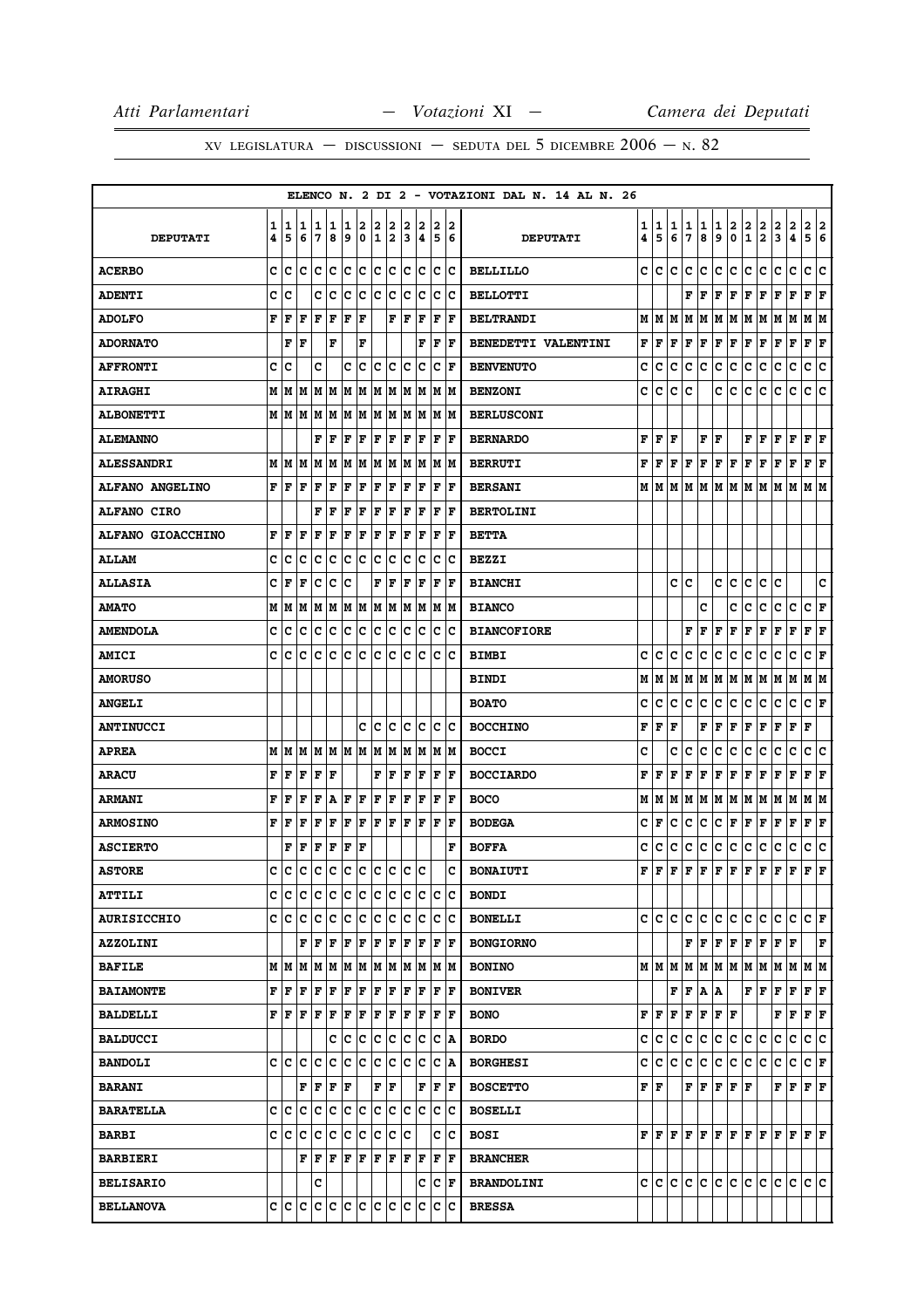|                            |   |      |     |     |             |     |     |     |     |     |     |                      |     | ELENCO N. 2 DI 2 - VOTAZIONI DAL N. 14 AL N. 26 |                           |                                                                       |   |             |                                                                                                                             |                              |                                     |                                       |                             |                   |                                              |                        |     |
|----------------------------|---|------|-----|-----|-------------|-----|-----|-----|-----|-----|-----|----------------------|-----|-------------------------------------------------|---------------------------|-----------------------------------------------------------------------|---|-------------|-----------------------------------------------------------------------------------------------------------------------------|------------------------------|-------------------------------------|---------------------------------------|-----------------------------|-------------------|----------------------------------------------|------------------------|-----|
|                            | 1 | 1    | 1   | 1   | 1           | 1   | 2   | 2   | 2   | 2   | 2   | 2                    | 2   |                                                 | 1                         | 1                                                                     | 1 | 1           | 1                                                                                                                           | 1                            |                                     |                                       |                             |                   |                                              | 2                      | 2   |
| <b>DEPUTATI</b>            | 4 | 5    | 6   | 7   | 8           | 9   | 0   | 1   | 2   | 3   | 4   | 5                    | 6   | <b>DEPUTATI</b>                                 | 4                         | 5                                                                     | 6 | 7           | 8                                                                                                                           | 9                            | $\begin{matrix} 2 \ 0 \end{matrix}$ | $\frac{2}{1}$                         | $\frac{2}{2}$               | $\frac{2}{3}$     | 2<br>4                                       | 5 <sup>1</sup>         | 6   |
| <b>BRICOLO</b>             | C | F    | c   | lc. | lc          | c   | l F | F   | F   | l F | F   | F                    | F   | <b>CASTIELLO</b>                                |                           |                                                                       |   |             | F                                                                                                                           | F                            | ΙF                                  | F                                     | F                           | F                 | F                                            | F                      | F   |
| <b>BRIGANDI'</b>           | C | F    | c   | c   | c           | A   | F   | F   | F   | F   | F   | F                    | F   | <b>CATANOSO</b>                                 |                           |                                                                       |   |             |                                                                                                                             |                              |                                     |                                       |                             |                   |                                              |                        |     |
| <b>BRIGUGLIO</b>           |   |      |     |     |             |     |     | F   | F   | F   | F   | F                    | l F | <b>CATONE</b>                                   |                           |                                                                       |   |             | F                                                                                                                           | F                            | ΙF                                  | F                                     | l F                         | F                 | F                                            | F                      | ΙF  |
| <b>BRUGGER</b>             | M | M    | M   | M   | c           | c   | c   | c   | с   |     | c   | c                    | F   | <b>CECCACCI RUBINO</b>                          |                           |                                                                       | F |             | F                                                                                                                           |                              | F                                   | F                                     | F                           |                   | F                                            | $ {\bf F}  {\bf F} $   |     |
| <b>BRUNO</b>               | M | M    | M   | M   | M           | M   | M   | M   | M   | M   | M   | M                    | M   | <b>CECCUZZI</b>                                 | c                         | C                                                                     | c | с           | c                                                                                                                           | с                            | c                                   | c                                     | c                           | c                 | c                                            | c                      | c   |
| <b>BRUSCO</b>              |   | F    |     |     |             |     |     | F   | F   |     |     | F                    |     | <b>CENTO</b>                                    | М                         | M                                                                     | М | M           | M                                                                                                                           | М                            | M                                   | M                                     | M                           | M                 | М                                            | МM                     |     |
| <b>BUCCHINO</b>            | c | c    | c   | c   | c           | c   | c   | c   | c   | c   | c   | c                    | F   | <b>CERONI</b>                                   | F                         | F                                                                     | F | F           | F                                                                                                                           | F                            | F                                   | F                                     | F                           | F                 | F                                            | ${\bf F} \mid {\bf F}$ |     |
| <b>BUEMI</b>               | C | Iс   | c   | c   | c           | c   | c   | c   | c   | c   | c   | c                    | Ιc  | <b>CESA</b>                                     | c                         |                                                                       |   | F           | F                                                                                                                           | F                            | F                                   | F                                     | F                           | F                 | F                                            | F                      | l F |
| <b>BUFFO</b>               | C | c    | c   | c   | F           | c   | c   | c   | c   | c   | c   | c                    | Iс  | <b>CESARIO</b>                                  | c                         | с                                                                     | с | c           | c                                                                                                                           | c                            | c                                   | c                                     | c                           | c                 | c                                            | c                      | lc. |
| <b>BUGLIO</b>              | c | c    | c   | c   | c           | c   | c   | c   | с   | c   | c   | c                    | l F | <b>CESARO</b>                                   | F                         | F                                                                     |   | F           |                                                                                                                             | F                            | F                                   |                                       | F                           | F                 | F                                            | F                      | F   |
| <b>BUONFIGLIO</b>          |   |      |     |     | F           | ΙF  | F   | F   | F   | F   | F   | F                    | F   | <b>CESINI</b>                                   | c                         | c                                                                     | c | c           | c                                                                                                                           | c                            | c                                   | c                                     | c                           |                   | c                                            | c                      | c   |
| <b>BUONTEMPO</b>           |   |      |     | F   | F           |     | F   | F   | F   | F   | F   | F                    | l F | <b>CHIANALE</b>                                 | c                         | C                                                                     | c | с           | c                                                                                                                           | c                            | c                                   | c                                     | c                           | c                 | c                                            | с                      | c   |
| <b>BURCHIELLARO</b>        | C | c    | C   | C   | lc          | C   | c   | C   | lc. | C   | c   | lc.                  | F   | <b>CHIAROMONTE</b>                              | c                         | C                                                                     | c | c           |                                                                                                                             | c                            | c                                   | c                                     | с                           | c                 | c                                            | c                      | lF  |
| <b>BURGIO</b>              | c | c    | c   | c   | c           | c   | c   | c   | c   | c   | c   | c                    | Ιc  | <b>CHICCHI</b>                                  | c                         | c                                                                     | c | c           | c                                                                                                                           | c                            | c                                   | c                                     | c                           | c                 | c                                            | c                      |     |
| <b>BURTONE</b>             | c | c    | C   | c   | c           | c   | c   | c   | c   | c   | c   | c                    | c   | CHITI                                           |                           | MIM                                                                   | М | м           | М                                                                                                                           | М                            | M                                   | М                                     | M                           | M                 | М                                            | мM                     |     |
| <b>CACCIARI</b>            | c | c    | c   | Iс  |             | c   | ∣c  | c   | c   | c   | c   | c                    | F   | <b>CIALENTE</b>                                 |                           |                                                                       |   |             |                                                                                                                             |                              |                                     |                                       |                             |                   |                                              |                        |     |
| <b>CALDAROLA</b>           | c | c    | c   | c   | c           | c   | c   | с   | с   | c   | c   | c                    | F   | <b>CICCHITTO</b>                                |                           |                                                                       |   |             |                                                                                                                             |                              |                                     |                                       |                             |                   |                                              |                        |     |
| <b>CALGARO</b>             | c | c    | c   | c   | c           | c   | ∣c  | c   | c   | c   | c   | c                    | Ιc  | CICCIOLI                                        | F                         | lF.                                                                   | F | F  F        |                                                                                                                             |                              |                                     | ${\bf F}$ $\bf   \bf F$ $\bf   \bf F$ |                             |                   | ${\bf F}$ $\bf F$ $\bf F$                    |                        |     |
| <b>CALIGIURI</b>           | F | F    | F   | F   |             |     | F   | F   | F   | F   | F   | F                    | F   | CICU                                            | М                         | M                                                                     | M | M           |                                                                                                                             | M   M   M                    |                                     | M                                     | M M                         |                   | M                                            | M  M                   |     |
| <b>CAMPA</b>               | F | F    | F   | F   | $\mathbf F$ | F   | F   | F   | F   | F   | F   | F                    | l F | <b>CIOCCHETTI</b>                               | F                         | l F                                                                   | F | $\mathbf F$ | F                                                                                                                           | $\mathbf F$                  | F                                   | F                                     | F                           | F                 | F                                            | F                      | F   |
| <b>CANCRINI</b>            | c |      | c   | c   | c           | c   |     |     | c   | c   | c   | c                    | Iс  | <b>CIOFFI</b>                                   |                           |                                                                       |   |             |                                                                                                                             |                              |                                     |                                       |                             |                   |                                              |                        |     |
| <b>CANNAVO'</b>            | c | c    | C   | c   |             | c   | c   | c   | c   | c   | c   | c                    | l F | CIRIELLI                                        |                           |                                                                       |   |             |                                                                                                                             |                              |                                     |                                       |                             |                   |                                              |                        |     |
| <b>CAPARINI</b>            | F | F    | F   | c   | lc          |     |     | F   | F   | F   | F   | F                    | F   | CIRINO POMICINO                                 |                           |                                                                       |   |             |                                                                                                                             |                              |                                     |                                       |                             |                   |                                              |                        |     |
| <b>CAPEZZONE</b>           |   |      |     |     |             |     |     |     |     |     |     |                      |     | <b>CODURELLI</b>                                | c                         | c                                                                     | с | с           | с                                                                                                                           | c                            | c                                   | c                                     | c                           | c                 | c                                            | c                      | c   |
| <b>CAPITANIO SANTOLINI</b> | F | F    | F   | F   | F           |     | F   | F   | F   | F   | F   | F                    | F   | <b>COGODI</b>                                   | c                         | c                                                                     | с | c           | с                                                                                                                           | c                            | c                                   | c                                     | c                           | c                 | с                                            | c                      | c   |
| <b>CAPODICASA</b>          | M | M    | M   | M   | M           | M   | M   | M   | M   | M   | M   | M                    | M   | <b>COLASIO</b>                                  |                           |                                                                       |   | c           | c c c c c c                                                                                                                 |                              |                                     |                                       |                             |                   | lc.                                          | c c                    |     |
| <b>CAPOTOSTI</b>           | c | lc.  | ١c  | с   | Iс          | c   | lC. | lc. | Iс  | lc. | lC. | ic ic                |     | <b>COLUCCI</b>                                  |                           |                                                                       |   |             |                                                                                                                             |                              |                                     |                                       |                             |                   |                                              |                        |     |
| <b>CARBONELLA</b>          |   | c  c |     | c   | ١c          | lc. | c   | lc. | lc. | lc. | lc. | lc Ic                |     | <b>COMPAGNON</b>                                |                           | F   F   F   F   F   F   F   F                                         |   |             |                                                                                                                             |                              |                                     |                                       |                             | F                 | F                                            | F A                    |     |
| <b>CARDANO</b>             | C | c    | Iс  | с   | c           | c   | c   | c   | lc. | c   | c   | C F                  |     | <b>CONSOLO</b>                                  |                           | $\mathbf{F} \mathbf{F} \mathbf{F} \mathbf{F}$                         |   |             |                                                                                                                             | ${\bf F} \mid {\bf F}$       |                                     | F                                     | F                           | F                 | F                                            | $ {\bf F}  {\bf F} $   |     |
| <b>CARDINALE</b>           | c | c    | lc. | с   | c           | c   | c   | c   | Iс  |     | c   | lc Ic                |     | <b>CONTE GIANFRANCO</b>                         | ${\bf F} \,   \, {\bf F}$ |                                                                       |   |             | FF                                                                                                                          | F F F F                      |                                     |                                       |                             | F                 | F                                            | F F                    |     |
| <b>CARFAGNA</b>            | F | F    | l F | F   | F           | F   | F   | F   | lF. | lF. | F   | F                    | ١F  | <b>CONTE GIORGIO</b>                            | F                         | F F                                                                   |   | F F         |                                                                                                                             | $ {\bf F}  {\bf F}  {\bf F}$ |                                     |                                       |                             | F                 | F                                            | F F                    |     |
| <b>CARLUCCI</b>            | F | F    | F   | F   | F           | F   | F   | F   | F   | F   | F   | F                    |     | <b>CONTENTO</b>                                 |                           | ${\bf F}$ $\bf [F]$ $\bf [F]$ $\bf [F]$ $\bf [F]$ $\bf [F]$ $\bf [F]$ |   |             |                                                                                                                             |                              |                                     |                                       |                             | lF.               | F                                            | $\bf{F}$ $\bf{F}$      |     |
| <b>CARRA</b>               | c | lc.  | Ιc  | с   | c           | c   | c   | lc. | lc. | lc. | lc. | lc Ic                |     | CONTI GIULIO                                    |                           |                                                                       |   |             |                                                                                                                             |                              |                                     |                                       |                             |                   |                                              |                        |     |
| <b>CARTA</b>               |   |      |     |     |             |     |     |     |     |     |     |                      |     | CONTI RICCARDO                                  |                           |                                                                       |   |             |                                                                                                                             |                              |                                     |                                       | ${\bf F} \parallel {\bf F}$ |                   |                                              |                        |     |
| <b>CARUSO</b>              | c | lc.  | lc. | с   | ١c          | lc. | lc. | IC. | lc. | lc. | lc. | lc Ic                |     | <b>CORDONI</b>                                  |                           |                                                                       |   |             |                                                                                                                             |                              |                                     |                                       |                             | MMMMMMMMMMMMMMM   |                                              |                        |     |
| <b>CASERO</b>              | F | F    | F   | F   | F           | F   | F   | F   | F   | ΙF  |     | F                    | ١F  | COSENTINO LIONELLO                              |                           |                                                                       |   | c Ic        | lc.                                                                                                                         | c c                          |                                     | C                                     | lc.                         | c                 | c                                            | c c                    |     |
| <b>CASINI</b>              |   |      |     | F   | F           | F   | F   | F   | F   |     | F F | $ {\bf F}  {\bf F} $ |     | COSENTINO NICOLA                                |                           |                                                                       | F |             | F                                                                                                                           |                              |                                     | F                                     |                             |                   | ${\bf F}$ $\left  {\bf F} \right $ ${\bf F}$ |                        |     |
| <b>CASSOLA</b>             | c | lc.  | Iс  | с   | c           | c   | c   | c   | c   | c   | c   | c                    | F   | <b>COSENZA</b>                                  |                           |                                                                       |   | F           | F                                                                                                                           | F F                          |                                     | F F                                   |                             | $\bf{F}$ $\bf{F}$ |                                              |                        | F   |
| <b>CASTAGNETTI</b>         | М | MM   |     | M M |             | M   | M   | M   | M   | M   | M   | M  M                 |     | <b>COSSIGA</b>                                  |                           | F F F                                                                 |   |             | F F F F                                                                                                                     |                              |                                     |                                       |                             |                   | ${\bf F} \, \, {\bf F} \, \, {\bf F}$        |                        |     |
| <b>CASTELLANI</b>          |   |      |     |     |             |     |     |     |     |     |     |                      |     | <b>COSTA</b>                                    | F F                       |                                                                       |   |             | $\mathbf{F} \left  \mathbf{F} \right  \mathbf{F} \left  \mathbf{F} \right  \mathbf{F} \left  \mathbf{F} \right  \mathbf{F}$ |                              |                                     |                                       |                             |                   | F                                            | F F                    |     |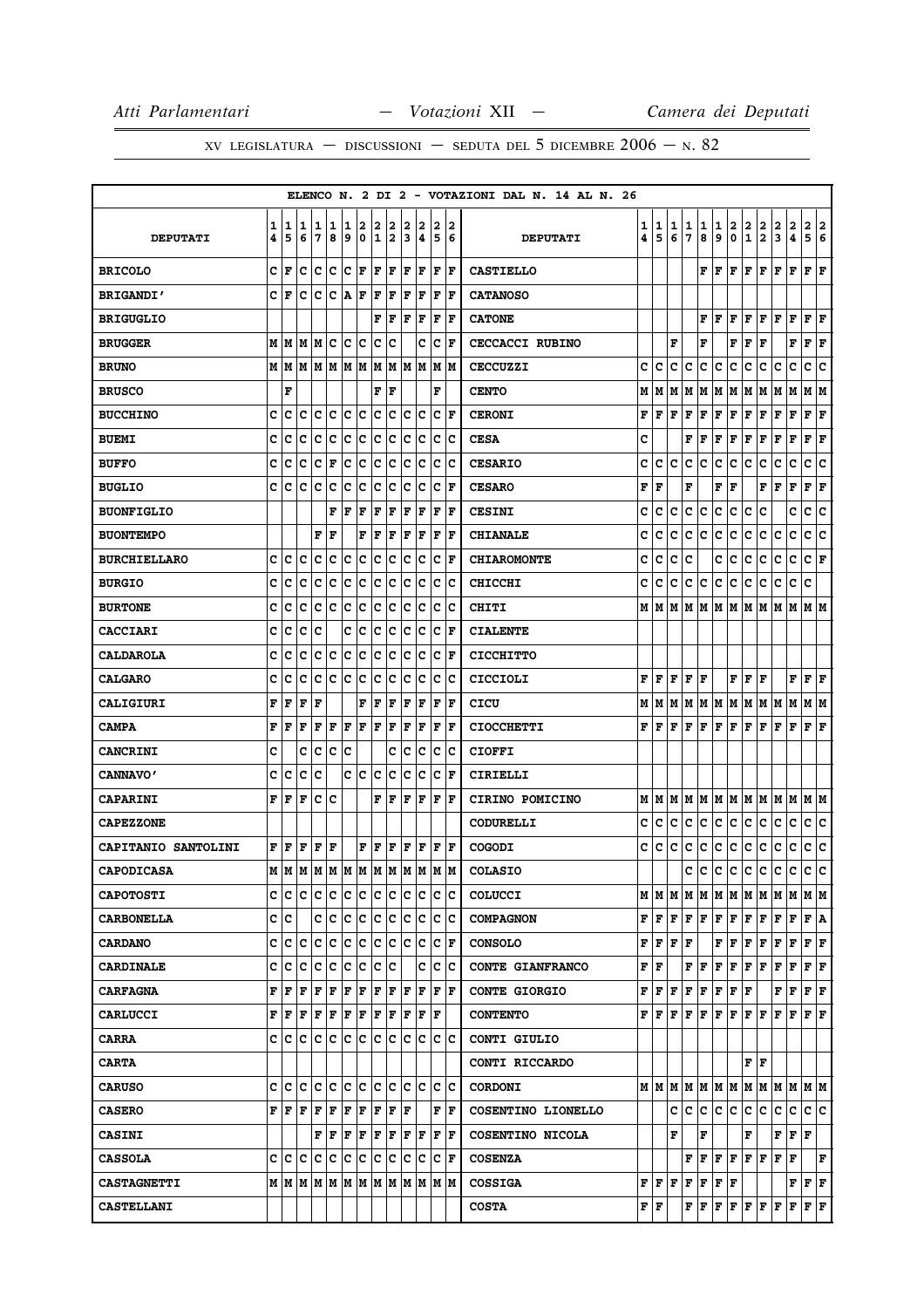XV LEGISLATURA — DISCUSSIONI — SEDUTA DEL 5 DICEMBRE  $2006 - N. 82$ 

|                     |        |        |        |        |        |        |             |                  |        |        |        |             |        | ELENCO N. 2 DI 2 - VOTAZIONI DAL N. 14 AL N. 26 |        |        |        |        |                                                                                        |               |        |                   |               |                |                           |                         |        |
|---------------------|--------|--------|--------|--------|--------|--------|-------------|------------------|--------|--------|--------|-------------|--------|-------------------------------------------------|--------|--------|--------|--------|----------------------------------------------------------------------------------------|---------------|--------|-------------------|---------------|----------------|---------------------------|-------------------------|--------|
| <b>DEPUTATI</b>     | 1<br>4 | 1<br>5 | 1<br>6 | 1<br>7 | 1<br>8 | 1<br>9 | 2<br>0      | 2<br>$\mathbf 1$ | 2<br>2 | 2<br>3 | 2<br>4 | 2<br>5      | 2<br>6 | <b>DEPUTATI</b>                                 | 1<br>4 | 1<br>5 | 1<br>6 | 1<br>7 | 1<br>8                                                                                 | 1<br>9        | 2<br>0 | 2<br>$\mathbf{1}$ | $\frac{2}{2}$ | 2<br>3         | 2<br>4                    | 2<br>5                  | 2<br>6 |
| <b>COSTANTINI</b>   |        |        |        | c      | c      | c      | c           | c                | c      | c      | c      | c           | F      | DI CAGNO ABBRESCIA                              | F      | F      | F      | F      | F                                                                                      | F             | F      | F                 | F             | F              | F                         | F                       | l F    |
| <b>COTA</b>         | c      | F      |        | c      | c      | c      | $\mathbf F$ | F                | F      | F      | F      | F           | l F    | DI CENTA                                        |        | F      | F      |        | F                                                                                      | F             |        | F                 | l F           | F              | F                         | F                       | l F    |
| <b>CRAPOLICCHIO</b> | c      |        | c      | C      | C      | C      | C           | C                | lc.    | C      | c      | c           | Ιc     | DI GIOIA                                        |        |        |        |        |                                                                                        |               |        |                   |               |                |                           |                         |        |
| <b>CRAXI</b>        |        |        |        | F      | F      | F      | F           | F                | F      | A      | F      | F           | l F    | DI GIROLAMO                                     | с      | c      | c      | с      | c                                                                                      | с             | lc.    | c                 | c             | Iс             |                           | c c                     |        |
| <b>CREMA</b>        | c      | c      | c      | c      | C      | c      | c           | c                | c      | c      | c      | c           | c      | <b>DILIBERTO</b>                                | c      | c      | c      | c      | c                                                                                      | c             | c      | c                 | C             | с              | c                         | c                       | c      |
| <b>CRIMI</b>        | F      | F      | F      | F      | F      | F      | F           | F                | F      | F      | F      | F           | F      | <b>DIOGUARDI</b>                                |        |        |        |        |                                                                                        |               |        |                   |               |                |                           |                         |        |
| <b>CRISAFULLI</b>   | c      | c      | c      | c      | c      | c      | c           | с                | c      | c      | c      | c           | Ιc     | <b>DIONISI</b>                                  |        |        |        | F      | F                                                                                      | F             | F      |                   | F             | F              | F                         | F                       | ΙF     |
| CRISCI              | c      | c      | c      | c      | c      | c      | ∣c          | c                | c      | c      | c      | c           | F      | <b>DI PIETRO</b>                                |        |        |        |        | M   M   M   M                                                                          | M   M   M     |        |                   | M             | M              | M                         | M  M                    |        |
| <b>CROSETTO</b>     | A      | F      | F      | F      | A      | F      | F           |                  | F      |        | F      |             |        | <b>D'IPPOLITO VITALE</b>                        |        |        |        |        |                                                                                        | F             | F      | F                 | F             | F              | F                         | F                       | F      |
| <b>CUPERLO</b>      | C      | с      | c      | c      | c      | c      | c           | c                | c      | c      | c      | c           | F      | DI SALVO                                        | c      | c      | c      | c      | c                                                                                      | c             | с      | c                 | c             | c              |                           | c                       | F      |
| "D'AGRO             |        |        | F      | F      | F      | F      | F           | F                | F      | F      | F      | F           | F      | DI VIRGILIO                                     | F      | F      | F      | F      | F                                                                                      | F             | F      | F                 | F             | F              | F                         | ${\bf F} \mid {\bf F}$  |        |
| D'ALEMA             | М      | M      | M      | M      | M      | M      | М           | M                | M      | M      | lМ     | lм          | M      | <b>DONADI</b>                                   | c      | c      | с      | c      |                                                                                        | c             |        | c                 | c             | с              | c                         | c                       | F      |
| <b>D'ALIA</b>       | F      | F      | F      | F      | F      | F      | F           | F                | F      | F      | F      | F           | A      | <b>DOZZO</b>                                    | с      | F      | с      | с      | с                                                                                      | C F           |        | F                 | ١F            |                |                           |                         | F      |
| <b>D'AMBROSIO</b>   | c      | c      |        | c      |        | c      | c           | c                |        | c      | c      | c           | c      | <b>DRAGO</b>                                    |        |        |        |        |                                                                                        |               |        |                   |               |                |                           |                         |        |
| <b>DAMIANO</b>      | М      | M      | M      | M      | M      | M      | M           | М                | M      | M      | M      | Μ           | M      | DUILIO                                          | м      | M      | М      | M      | M                                                                                      | M   M         |        | M                 | M             | M              | M                         | M  M                    |        |
| <b>D'ANTONA</b>     | C      | c      | C      | c      | c      | c      | c           | C                | c      | c      | c      | c           | F      | <b>D'ULIZIA</b>                                 | c      | c      | c      | с      | c                                                                                      | c             | c      | c                 | c             | с              | c                         | CF                      |        |
| <b>D'ANTONI</b>     | М      | M      | M      | M      | M      | M      | M           | M                | M      | M      | M      | M           | M      | <b>DURANTI</b>                                  | c      | c      | с      | c      | c                                                                                      |               | с      | c                 | c             | c              | c                         | c                       | F      |
| <b>DATO</b>         | c      | c      | c      | Iс     | c      | c      | c           |                  |        | c      |        | c           | Ιc     | <b>DUSSIN</b>                                   |        |        |        | c      | c                                                                                      | c             |        | F                 | F             | F              | F                         | $ {\bf F}  {\bf F} $    |        |
| DE ANGELIS          | C      | c      | c      | c      | c      | c      | c           | c                | c      | c      | c      | c           | C      | <b>EVANGELISTI</b>                              | c      | c      | c      | c      | c                                                                                      | c             | c      | c                 | c             | c              | c                         |                         | F      |
| DE BIASI            | c      | c      | c      | c      | c      | c      | c           | c                | c      | c      | c      | c           |        | <b>FABBRI</b>                                   |        |        |        | F      | F                                                                                      | F             | F      | F                 | F             | F              | F                         | F                       | ΙF     |
| DE BRASI            | c      | c      | c      | c      | c      | с      | c           | с                | с      | c      |        | c           | c      | <b>FABRIS</b>                                   | м      | IМ     | М      | м      | M                                                                                      | Μ             | M      | М                 | M             | M              | M                         | M   M                   |        |
| DE CASTRO           | М      | M      | M      | M      | M      | M      | M           | M                | M      | М      | M      | M           | M      | <b>FADDA</b>                                    | с      | c      | с      | c      | г                                                                                      | c             | с      | c                 | с             | c              | с                         | c                       | F      |
| DE CORATO           |        |        |        | F      | F      | F      | F           | F                | F      | l F    |        | $\mathbf F$ |        | <b>FALLICA</b>                                  | F      | F      | F      | F      | F                                                                                      | F             | F      | F                 | F             | F              | $\mathbf F$               | F                       | F      |
| DE CRISTOFARO       |        |        |        |        |        |        |             |                  |        |        |        |             |        | <b>FALOMI</b>                                   |        | M   M  | M      | M      | M                                                                                      | M   M   M   M |        |                   |               | M              | M                         | M  M                    |        |
| <b>DEIANA</b>       |        | MM     | M      |        | MM     | M      | M           | M                | M      | M      |        | M  M  M     |        | <b>FARINA DANIELE</b>                           |        |        | с      | с      | c                                                                                      | c             | c      |                   |               | c              | с                         | C F                     |        |
| DE LAURENTIIS       |        |        |        | F      | A      | F      | F           | F                | F      | F      | F      | ΙF          | l F    | <b>FARINA GIANNI</b>                            | c      | c      | c      | с      | c                                                                                      | c             | c      | c                 | c             | c              | c                         | C F                     |        |
| <b>DELBONO</b>      |        | с      | IС     | с      | c      | c      | c           | IС               | c      | c      | c      |             | c      | <b>FARINONE</b>                                 |        | c c    |        | c      | lc.                                                                                    | с             | IC.    | c                 | IC.           | c              | c                         | C F                     |        |
| DEL BUE             | F      | F      | F      | F      | F      | F      | F           | F                | F      | F      | F      | lF.         | l F    | <b>FASCIANI</b>                                 | c      | IC.    | C      | с      | c                                                                                      | c             | c      | C.                | IC.           | c              | с                         | $ C $ $\bf{F}$          |        |
| <b>DELFINO</b>      | F      |        | F      | F      | F      | F      | F           | F                | F      | F      | F      | F           | F      | <b>FASOLINO</b>                                 |        |        |        |        | ${\bf F}[{\bf F}[{\bf F}] {\bf F}[{\bf F}] {\bf F}[{\bf F}] {\bf F}[{\bf F}] {\bf F}]$ |               |        |                   |               |                |                           | F F F                   |        |
| <b>D'ELIA</b>       |        |        |        | c      | Iс     |        |             |                  |        |        | c      | c           | Ιc     | <b>FASSINO</b>                                  |        |        |        |        |                                                                                        |               |        |                   |               |                |                           |                         |        |
| DELLA VEDOVA        |        |        |        | F      | l F    | F      | lF.         | F                | lF.    | l F    | F      | F           | F      | <b>FAVA</b>                                     |        |        |        | F   C  | c c                                                                                    |               |        |                   |               |                |                           | $C$ $C$ $F$ $F$ $F$ $F$ |        |
| <b>DELL'ELCE</b>    |        | F      | F      | F      | F      | F      | F           | F                | F      | l F    | F      | F           | ١F     | <b>FEDELE</b>                                   |        |        |        |        |                                                                                        |               |        |                   |               |                |                           |                         |        |
| DEL MESE            |        | M M    | M      | M      | M      | M      | M           | M                | M      | M      | M      | M M         |        | <b>FEDI</b>                                     |        | c Ic   | lc.    | lc.    | IC.                                                                                    | c             | lc.    | C                 | lc.           | lc.            | c                         | c c                     |        |
| <b>D'ELPIDIO</b>    |        |        | C C    | с      | c      | IC.    | c           | c                | c      | c      | IC.    | IС          | ΙC     | <b>FERRARA</b>                                  |        |        |        |        |                                                                                        |               |        |                   |               |                | c                         | $ {\bf C}  {\bf F} $    |        |
| DE LUCA FRANCESCO   |        |        |        |        | F      | F      | F           |                  |        | F      | F      | lF.         | lF.    | <b>FERRARI</b>                                  |        | c      | lc.    |        |                                                                                        | c  c          | lc.    | C                 | lc.           | c              | c                         | c c                     |        |
| DE LUCA VINCENZO    | c      | lc.    | lc.    | lc     |        | c      | c           | lc.              | lc     |        |        |             | c      | <b>FERRIGNO</b>                                 |        |        |        | FF     | F                                                                                      |               |        | ${\bf F}$ $\bf F$ | F             |                | $\mathbf{F}   \mathbf{F}$ |                         |        |
| <b>DE MITA</b>      | c      | С      | lc     |        |        | c      | c           | c                | IС     | c      | lc.    | Iс          | Ιc     | <b>FIANO</b>                                    |        | c      | c      | с      | c                                                                                      | с             | c      | c                 | ∣c.           | C              | c                         | c c                     |        |
| DE PICCOLI          |        |        | MMMMMM |        |        | M      | M           | M                | M      | M      | M      |             | IM IM  | <b>FILIPPESCHI</b>                              | с      | c      | c      | c      | c                                                                                      | c.            | c      | c.                | lc.           | c              | lc.                       | c c                     |        |
| DE SIMONE           | c      |        | c c    | lc.    | c      | lc.    | c           | lc.              | c      | lc.    | c      | lc.         | Ιc     | <b>FILIPPI</b>                                  |        |        |        |        | C F C C C                                                                              | C C F A       |        |                   |               | F F            |                           | F F                     |        |
| DE ZULUETA          | с      | IС     | C      | с      | c      | c      | c           | c                | c      | c      | c      | Iс          | F      | FILIPPONIO TATARELLA                            |        |        |        |        | $\mathbf{F} \left  \mathbf{F} \right  \mathbf{F} \left  \mathbf{F} \right  \mathbf{F}$ |               |        |                   | FF            | $F$ $\mid$ $F$ |                           | F F                     |        |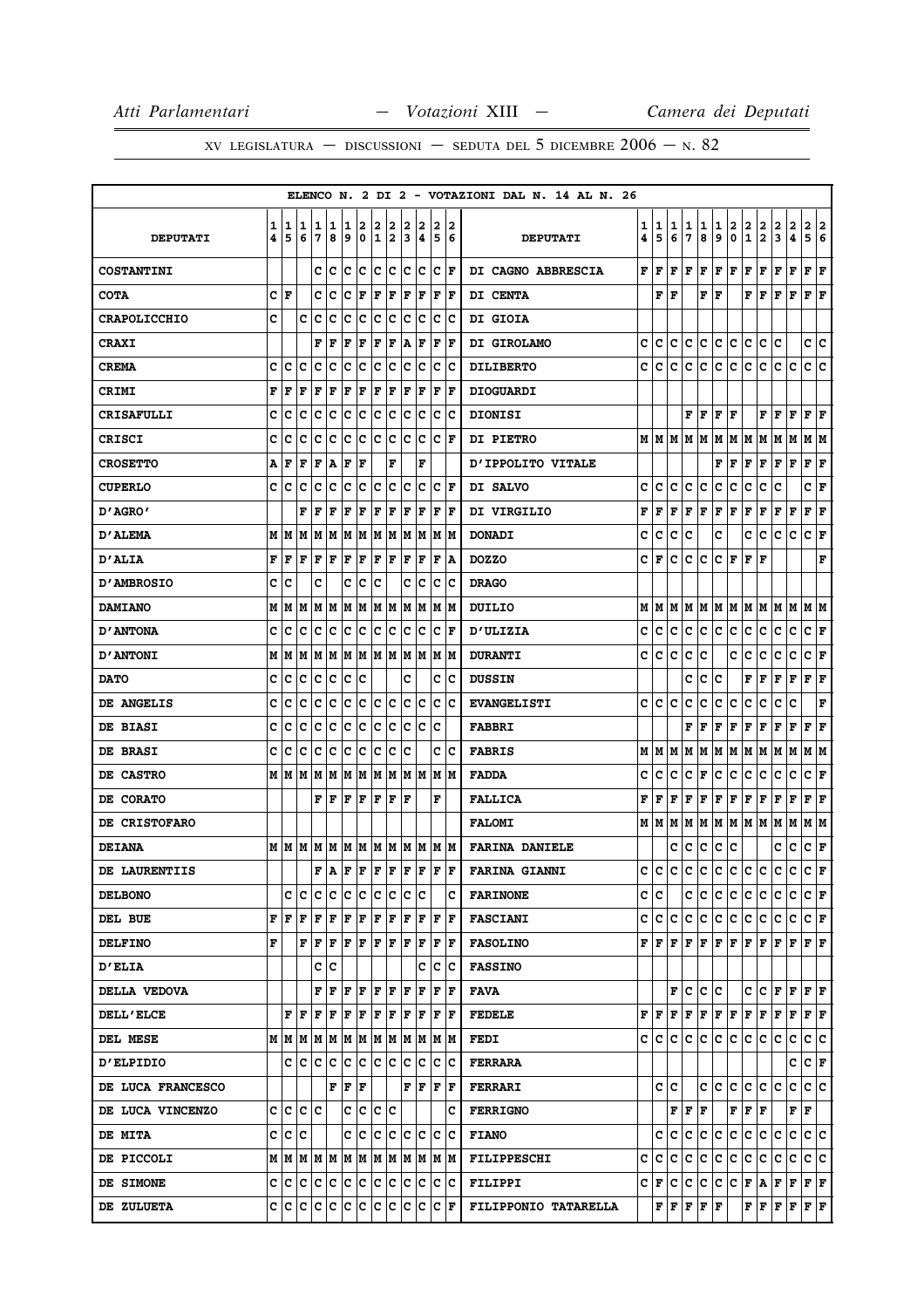|                             |        |                                                                                      |        |        |        |        |                    |            |                      |        |                                                                                                                                                                                                                                                                                                                                                                                                                                                                                            |        |                       | ELENCO N. 2 DI 2 - VOTAZIONI DAL N. 14 AL N. 26 |        |        |        |        |        |        |               |                        |               |               |               |                                                                                                                                                                                                                                                                                                                                                                                   |
|-----------------------------|--------|--------------------------------------------------------------------------------------|--------|--------|--------|--------|--------------------|------------|----------------------|--------|--------------------------------------------------------------------------------------------------------------------------------------------------------------------------------------------------------------------------------------------------------------------------------------------------------------------------------------------------------------------------------------------------------------------------------------------------------------------------------------------|--------|-----------------------|-------------------------------------------------|--------|--------|--------|--------|--------|--------|---------------|------------------------|---------------|---------------|---------------|-----------------------------------------------------------------------------------------------------------------------------------------------------------------------------------------------------------------------------------------------------------------------------------------------------------------------------------------------------------------------------------|
| <b>DEPUTATI</b>             | 1<br>4 | 1<br>5                                                                               | 1<br>6 | 1<br>7 | 1<br>8 | 1<br>و | 2                  | 2<br>0 1 2 | 2                    | 2<br>3 | 2<br>14                                                                                                                                                                                                                                                                                                                                                                                                                                                                                    | 2<br>5 | 2<br>16               | <b>DEPUTATI</b>                                 | 1<br>4 | 1<br>5 | 1<br>6 | 1<br>7 | 1<br>8 | 1<br>9 | $\frac{2}{0}$ | $\frac{2}{1}$          | $\frac{2}{2}$ | $\frac{2}{3}$ | $\frac{2}{4}$ | $\frac{2}{5}$<br>2<br>6                                                                                                                                                                                                                                                                                                                                                           |
| <b>FINCATO</b>              |        |                                                                                      | c      |        |        |        |                    |            | c c c c c            |        |                                                                                                                                                                                                                                                                                                                                                                                                                                                                                            |        | c                     | <b>GAROFANI</b>                                 | c      | c      | c      | c      | c      | c      | c             | с                      | c             | c             | c             | c<br>c                                                                                                                                                                                                                                                                                                                                                                            |
| FINI GIANFRANCO             |        |                                                                                      |        |        |        |        |                    |            |                      |        |                                                                                                                                                                                                                                                                                                                                                                                                                                                                                            |        |                       | <b>GASPARRI</b>                                 | F      | F      | F      | F      |        | F      | F             | F                      | F             | F             | F             | ${\bf F} \,   \, {\bf F}$                                                                                                                                                                                                                                                                                                                                                         |
| <b>FINI GIUSEPPE</b>        |        |                                                                                      | F      | F      | F      | F      | F                  | ΙF         | lF                   | ١F     | ١F                                                                                                                                                                                                                                                                                                                                                                                                                                                                                         | ١F     | ١F                    | <b>GELMINI</b>                                  | F      | F      | F      | F      | F      | F      | F             | F                      | F             | F             | F             | F<br>F                                                                                                                                                                                                                                                                                                                                                                            |
| <b>FIORIO</b>               | c      | c                                                                                    | c      | c      | с      | c      | c                  |            | c c                  | c      | Iс                                                                                                                                                                                                                                                                                                                                                                                                                                                                                         |        | c c                   | <b>GENTILI</b>                                  | c      | с      | с      | с      | с      | с      | с             | с                      | с             | с             | с             | с<br>c                                                                                                                                                                                                                                                                                                                                                                            |
|                             |        |                                                                                      |        |        |        |        |                    |            |                      |        |                                                                                                                                                                                                                                                                                                                                                                                                                                                                                            |        |                       |                                                 |        | М      |        |        |        | М      |               |                        |               |               |               |                                                                                                                                                                                                                                                                                                                                                                                   |
| <b>FIORONI</b>              | М      | М                                                                                    | М      | М      | М      | M      | M                  |            |                      |        | M  M  M  M                                                                                                                                                                                                                                                                                                                                                                                                                                                                                 |        | IM IM                 | GENTILONI SILVERI                               | М      |        | М      | М      | М      |        | M             | м                      | M             | М             | М             | МM                                                                                                                                                                                                                                                                                                                                                                                |
| <b>FISTAROL</b>             | c      | c                                                                                    | C      | c      | c      | c      | $\bar{\mathbf{c}}$ | c c        |                      | lc.    | c                                                                                                                                                                                                                                                                                                                                                                                                                                                                                          |        | $ {\bf c}\> {\bf c}$  | <b>GERMANA'</b>                                 |        |        |        |        |        |        |               |                        |               |               |               |                                                                                                                                                                                                                                                                                                                                                                                   |
| <b>FITTO</b>                | F      | F                                                                                    | F      | F      | F      | F      | F                  | F          |                      | F      | F                                                                                                                                                                                                                                                                                                                                                                                                                                                                                          |        | $ {\bf F}  {\bf F} $  | <b>GERMONTANI</b>                               |        |        |        |        |        |        |               |                        |               | F             |               |                                                                                                                                                                                                                                                                                                                                                                                   |
| <b>FLORESTA</b>             |        |                                                                                      |        |        |        |        |                    |            |                      |        |                                                                                                                                                                                                                                                                                                                                                                                                                                                                                            |        |                       | <b>GHIZZONI</b>                                 | c      | c      | c      | c      | c      | c      | c             | с                      | C             | с             | c             | c                                                                                                                                                                                                                                                                                                                                                                                 |
| <b>FLUVI</b>                | c      | c                                                                                    | c      | с      | с      |        |                    |            | c c c c              |        | c c                                                                                                                                                                                                                                                                                                                                                                                                                                                                                        |        | c c                   | <b>GIACHETTI</b>                                | c      | c      | с      | c      | с      | с      | c             | с                      | c             | c             | c             | $ C $ $\mathbf{F}$                                                                                                                                                                                                                                                                                                                                                                |
| <b>FOGLIARDI</b>            | c      | c                                                                                    | c      | c      | с      | c      | c                  | c          | Iс                   | c      | Iс                                                                                                                                                                                                                                                                                                                                                                                                                                                                                         | c      | Ιc                    | <b>GIACOMELLI</b>                               | c      | c      | c      |        |        |        | c             | с                      | c             |               |               |                                                                                                                                                                                                                                                                                                                                                                                   |
| <b>FOLENA</b>               |        | мIм                                                                                  | М      |        | M   M  |        |                    |            |                      |        | M  M  M  M  M  M  M  M                                                                                                                                                                                                                                                                                                                                                                                                                                                                     |        |                       | <b>GIACOMONI</b>                                | F      | F      | F      | F      |        | F      | F             | F                      | F             | F             | F             | F F                                                                                                                                                                                                                                                                                                                                                                               |
| <b>FONTANA CINZIA MARIA</b> | c      | c                                                                                    | c      | c      | c      | c      | c                  | c c        |                      | c      | lc                                                                                                                                                                                                                                                                                                                                                                                                                                                                                         | lc.    | Ιc                    | <b>GIBELLI</b>                                  | c      | F      | c      | c      | c      | c      | F             | F                      | F             | F             | $\mathbf F$   | ${\bf F}$ $\bf F$                                                                                                                                                                                                                                                                                                                                                                 |
| FONTANA GREGORIO            | F      | l F                                                                                  | F      | F      | F      | l F    | F                  |            |                      | F      | ١F                                                                                                                                                                                                                                                                                                                                                                                                                                                                                         | ΙF     | ١F                    | <b>GIORDANO</b>                                 |        |        |        |        |        |        |               |                        |               |               |               |                                                                                                                                                                                                                                                                                                                                                                                   |
| <b>FORGIONE</b>             |        | MИ                                                                                   |        |        |        |        |                    |            |                      |        | $M$   $M$   $M$   $M$   $M$   $M$   $M$   $M$   $M$   $M$   $M$                                                                                                                                                                                                                                                                                                                                                                                                                            |        |                       | GIORGETTI ALBERTO                               | F      | F      | F      | F      | F      | F      | F             | F                      | l F           |               | F             | ${\bf F} \,   \, {\bf F}$                                                                                                                                                                                                                                                                                                                                                         |
| <b>FORLANI</b>              | F      | F                                                                                    |        |        | F      | F      | F                  | l F        | F                    | ΙF     | F                                                                                                                                                                                                                                                                                                                                                                                                                                                                                          | l F    | lF                    | GIORGETTI GIANCARLO                             | C      | F      | c      | c      | c      | c      | F             | F                      | F             | F             | F             | F<br>F                                                                                                                                                                                                                                                                                                                                                                            |
| <b>FORMISANO</b>            | F      | F                                                                                    | F      | F      | F      | F      | F                  | F          | F                    | F      | F                                                                                                                                                                                                                                                                                                                                                                                                                                                                                          |        | $ {\bf F}  {\bf F} $  | <b>GIOVANARDI</b>                               |        | F      | F      | F      | F      | F      |               |                        |               | F             | F             | ${\bf F} \mid {\bf F}$                                                                                                                                                                                                                                                                                                                                                            |
| <b>FOTI</b>                 | F      | F                                                                                    | F      | F      | F      | F      | F                  | F          | F                    | F      | F                                                                                                                                                                                                                                                                                                                                                                                                                                                                                          | F      | F                     | <b>GIOVANELLI</b>                               | c      | c      | c      | c      | c      | c      | с             | с                      | c             | c             | c             | с<br>F                                                                                                                                                                                                                                                                                                                                                                            |
| <b>FRANCESCATO</b>          | c      | c                                                                                    | c      | c      | c      | c      | c                  | lc.        | Ιc                   | lc.    | Ιc                                                                                                                                                                                                                                                                                                                                                                                                                                                                                         |        | $ {\bf C}  {\bf F} $  | GIRO                                            | F      | F      |        | F      | F      | F      | F             | F                      | F             | F             | F             | F<br>F                                                                                                                                                                                                                                                                                                                                                                            |
| <b>FRANCESCHINI</b>         | М      | М                                                                                    | М      | м      | M      | M      | M                  |            |                      |        | M  M  M  M                                                                                                                                                                                                                                                                                                                                                                                                                                                                                 |        | IM IM                 | <b>GIUDICE</b>                                  | F      | F      | F      | F      | F      | F      | F             | F                      | F             | F             | F             | F<br>lF                                                                                                                                                                                                                                                                                                                                                                           |
| <b>FRANCI</b>               | c      | c                                                                                    | c      | c      | c      | c      | c                  |            | $ {\bf c}\> {\bf c}$ | ١c     | lc                                                                                                                                                                                                                                                                                                                                                                                                                                                                                         | lc.    | ΙC                    | <b>GIUDITTA</b>                                 | c      | C      | c      | c      | c      | с      | c             | c                      | c             | c             | c             | c<br>F                                                                                                                                                                                                                                                                                                                                                                            |
| <b>FRANZOSO</b>             |        | MIM                                                                                  |        |        |        |        |                    |            |                      |        | M  M  M  M  M  M  M  M  M  M  M                                                                                                                                                                                                                                                                                                                                                                                                                                                            |        |                       | GIULIETTI                                       | c      | c      | c      | c      | c      | c      | с             | c                      | c             | c             | с             | ١c<br>c                                                                                                                                                                                                                                                                                                                                                                           |
| <b>FRASSINETTI</b>          |        |                                                                                      |        | F      | F      | F      | F                  | l F        | lF                   | lF.    | lF                                                                                                                                                                                                                                                                                                                                                                                                                                                                                         | l F    | lF                    | <b>GOISIS</b>                                   | c      | F      | c      | c      | с      | c      |               | F                      | F             | F             | F             | F<br>F                                                                                                                                                                                                                                                                                                                                                                            |
| <b>FRATTA PASINI</b>        | F      | ١F                                                                                   | F      | F      | F      | F      | F                  | F          | F                    | F      | F                                                                                                                                                                                                                                                                                                                                                                                                                                                                                          |        | $ {\bf F}  {\bf F} $  | GOZI                                            | c      | А      | c      | c      | с      | с      | с             | c                      | c             | с             | c             | C F                                                                                                                                                                                                                                                                                                                                                                               |
| <b>FRIAS</b>                | c      | c                                                                                    | c      | c      | c      | c      | c                  | IС         | c                    | c      | Iс                                                                                                                                                                                                                                                                                                                                                                                                                                                                                         | Iс     | Ιc                    | <b>GRASSI</b>                                   | c      | c      | c      | с      | с      | c      | с             | с                      | с             | с             | с             | c<br>с                                                                                                                                                                                                                                                                                                                                                                            |
| <b>FRIGATO</b>              | c      | c                                                                                    | c      | c      | c      | c      | c                  |            | c c                  | c      | ∣c                                                                                                                                                                                                                                                                                                                                                                                                                                                                                         |        | c c                   | <b>GRECO</b>                                    |        |        | F      | F      | F      | F      | F             | F                      | F             | F             | F             | F<br>F                                                                                                                                                                                                                                                                                                                                                                            |
| <b>FRONER</b>               | C      | C                                                                                    | C      | c      |        |        |                    |            |                      |        | c c c c c c c c                                                                                                                                                                                                                                                                                                                                                                                                                                                                            |        | c c                   | GRILLINI                                        | C      | C      | C      | C      | C      |        | C             | c                      | c             | c             | $\mathbf c$   | c<br>c                                                                                                                                                                                                                                                                                                                                                                            |
| <b>FUGATTI</b>              |        | C F                                                                                  |        |        |        |        |                    |            |                      |        | C C C C F F F F F F F F                                                                                                                                                                                                                                                                                                                                                                                                                                                                    |        |                       | <b>GRIMALDI</b>                                 |        |        |        |        |        |        |               |                        |               |               |               |                                                                                                                                                                                                                                                                                                                                                                                   |
| <b>FUMAGALLI</b>            |        |                                                                                      |        |        |        |        |                    |            |                      |        | c  c  c  c  c  c  c  c  c  c  c  c  F                                                                                                                                                                                                                                                                                                                                                                                                                                                      |        |                       | <b>GRIMOLDI</b>                                 |        |        |        | c Ic   | c      |        |               |                        |               |               |               | C F F F F F F F F                                                                                                                                                                                                                                                                                                                                                                 |
| <b>FUNDARO'</b>             |        | c c                                                                                  |        |        |        |        |                    |            |                      |        |                                                                                                                                                                                                                                                                                                                                                                                                                                                                                            |        |                       | <b>GUADAGNO</b>                                 | c      | c      | c      | c      | c      | c      | c             | c                      | c             | c             | c             | C C                                                                                                                                                                                                                                                                                                                                                                               |
| <b>GALANTE</b>              |        |                                                                                      |        |        |        |        |                    |            |                      |        |                                                                                                                                                                                                                                                                                                                                                                                                                                                                                            |        |                       | <b>HOLZMANN</b>                                 | F      | F      | F      | F      | F      |        | F             | ${\bf F} \mid {\bf F}$ |               |               | F             | F F                                                                                                                                                                                                                                                                                                                                                                               |
| <b>GALATI</b>               |        |                                                                                      |        |        |        |        |                    |            |                      |        |                                                                                                                                                                                                                                                                                                                                                                                                                                                                                            |        |                       | <b>IACOMINO</b>                                 | c      | c      | с      | с      | c      | c      | c             | с                      | c             | c             | c             | c c                                                                                                                                                                                                                                                                                                                                                                               |
| <b>GALEAZZI</b>             | c l    | c                                                                                    | с      |        |        |        |                    |            |                      |        | c  c  c  c  c  c  c  c  c  c                                                                                                                                                                                                                                                                                                                                                                                                                                                               |        |                       | <b>IANNARILLI</b>                               |        |        | F      | F      | F      | F      | F             |                        |               |               |               | $\bf{F} \bf{F} \bf{F} \bf{F} \bf{F} \bf{F}$                                                                                                                                                                                                                                                                                                                                       |
| <b>GALLETTI</b>             |        | ${\bf F}$ $\bf  F $ $\bf F$ $\bf  F$                                                 |        |        |        | F      |                    |            | F F                  |        | F F F A                                                                                                                                                                                                                                                                                                                                                                                                                                                                                    |        |                       | <b>IANNUZZI</b>                                 |        | c  c   | c      | с      | c      | c      | c.            | c                      | c.            | с             | c             | c c                                                                                                                                                                                                                                                                                                                                                                               |
| <b>GALLI</b>                |        |                                                                                      |        |        |        |        |                    |            |                      |        | ${\bf F}$ $\left  {\bf F} \right.$ $\left  {\bf F} \right.$ $\left  {\bf F} \right.$ $\left  {\bf F} \right.$ $\left  {\bf F} \right.$ $\left  {\bf F} \right.$ $\left  {\bf F} \right.$ $\left  {\bf F} \right.$ $\left  {\bf F} \right.$ $\left  {\bf F} \right.$ $\left  {\bf F} \right.$                                                                                                                                                                                               |        |                       | <b>INCOSTANTE</b>                               | c      |        | c      | c      | c      | c      | c             | c                      | c             | c             | c             | C F                                                                                                                                                                                                                                                                                                                                                                               |
| <b>GAMBA</b>                |        | FF                                                                                   |        |        |        |        |                    |            |                      |        |                                                                                                                                                                                                                                                                                                                                                                                                                                                                                            |        |                       | <b>INTRIERI</b>                                 | c      | с      | c      | с      | c      | c      |               | c                      | c             | с             | c             | c c                                                                                                                                                                                                                                                                                                                                                                               |
| <b>GAMBESCIA</b>            |        | c c                                                                                  |        |        |        |        |                    |            |                      |        |                                                                                                                                                                                                                                                                                                                                                                                                                                                                                            |        |                       | <b>JANNONE</b>                                  | F      | F      | F      | F      | F      |        |               | FF                     | F             |               |               | F F F F                                                                                                                                                                                                                                                                                                                                                                           |
| <b>GARAGNANI</b>            |        | ${\bf F}$ $\left  {\bf F} \right.$ $\left  {\bf F} \right.$ $\left  {\bf F} \right.$ |        |        |        |        |                    |            |                      |        | $\mathbf{F} \left  \mathbf{F} \right. \left  \mathbf{F} \right. \left  \mathbf{F} \right. \left  \mathbf{F} \right. \left  \mathbf{F} \right. \left  \mathbf{F} \right. \left  \mathbf{F} \right. \left  \mathbf{F} \right. \left  \mathbf{F} \right. \left  \mathbf{F} \right. \left  \mathbf{F} \right. \left  \mathbf{F} \right. \left  \mathbf{F} \right. \left  \mathbf{F} \right. \left  \mathbf{F} \right. \left  \mathbf{F} \right. \left  \mathbf{F} \right. \left  \mathbf{F} \$ |        |                       | <b>KHALIL</b>                                   | с      | c      | с      | c      | C      | c      |               | с                      | с             | с             | с             | c c                                                                                                                                                                                                                                                                                                                                                                               |
| <b>GARAVAGLIA</b>           |        | CF                                                                                   | с      | c      | IC.    |        |                    |            |                      |        | $ {\bf C}\, {\bf F}\, {\bf F}\, {\bf F}\, {\bf F}\, {\bf F}\, {\bf F}\, {\bf F}\, {\bf F}\, $                                                                                                                                                                                                                                                                                                                                                                                              |        |                       | <b>LA FORGIA</b>                                | c      | с      | c      | c      | с      | c      | c             | c                      | с             | c             | c             | c c                                                                                                                                                                                                                                                                                                                                                                               |
| <b>GARDINI</b>              |        | ${\bf F}$ $\bf [F]$ $\bf [F]$ $\bf [F]$ $\bf [F]$ $\bf [F]$                          |        |        |        |        |                    |            |                      |        | ${\bf F} \,   \, {\bf F} \,   \, {\bf F}$                                                                                                                                                                                                                                                                                                                                                                                                                                                  |        | $ {\bf F} $ ${\bf F}$ | LAGANA' FORTUGNO                                | c      | lc.    | c      | c      | c      |        |               |                        |               |               |               |                                                                                                                                                                                                                                                                                                                                                                                   |
| GARNERO SANTANCHE'          |        |                                                                                      |        |        |        |        |                    |            |                      |        |                                                                                                                                                                                                                                                                                                                                                                                                                                                                                            |        |                       | <b>LAINATI</b>                                  |        | F F F  |        |        |        |        |               |                        |               |               |               | $ {\bf F}\, {\bf F}\, {\bf F}\, {\bf F}\, {\bf F}\, {\bf F}\, {\bf F}\, {\bf F}\, {\bf F}\, {\bf F}\, {\bf F}\, {\bf F}\, {\bf F}\, {\bf F}\, {\bf F}\, {\bf F}\, {\bf F}\, {\bf F}\, {\bf F}\, {\bf F}\, {\bf F}\, {\bf F}\, {\bf F}\, {\bf F}\, {\bf F}\, {\bf F}\, {\bf F}\, {\bf F}\, {\bf F}\, {\bf F}\, {\bf F}\, {\bf F}\, {\bf F}\, {\bf F}\, {\bf F}\, {\bf F}\, {\bf F$ |
|                             |        |                                                                                      |        |        |        |        |                    |            |                      |        |                                                                                                                                                                                                                                                                                                                                                                                                                                                                                            |        |                       |                                                 |        |        |        |        |        |        |               |                        |               |               |               |                                                                                                                                                                                                                                                                                                                                                                                   |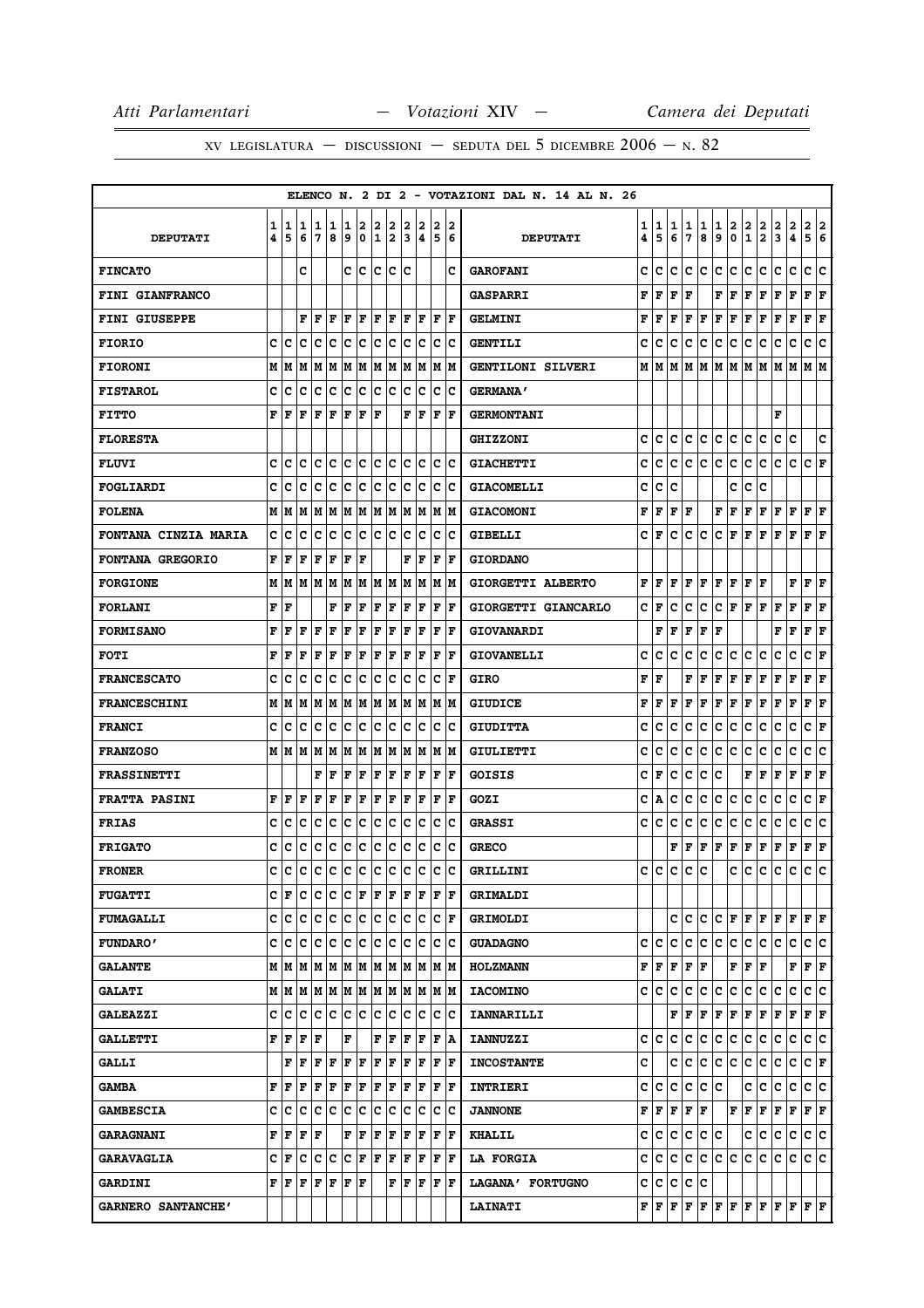|                    |        |        |                                 |        |              |        |        |        |             |        |        |                           |        | ELENCO N. 2 DI 2 - VOTAZIONI DAL N. 14 AL N. 26 |        |                                 |        |        |        |                                                                                                                                                                                                                                                                                                                                                                                                                                                                                            |                             |                   |                              |                                                                                                                                                 |                                                                       |                      |     |
|--------------------|--------|--------|---------------------------------|--------|--------------|--------|--------|--------|-------------|--------|--------|---------------------------|--------|-------------------------------------------------|--------|---------------------------------|--------|--------|--------|--------------------------------------------------------------------------------------------------------------------------------------------------------------------------------------------------------------------------------------------------------------------------------------------------------------------------------------------------------------------------------------------------------------------------------------------------------------------------------------------|-----------------------------|-------------------|------------------------------|-------------------------------------------------------------------------------------------------------------------------------------------------|-----------------------------------------------------------------------|----------------------|-----|
| <b>DEPUTATI</b>    | 1<br>4 | 1<br>5 | 1<br>6                          | 1<br>7 | 1<br>8       | 1<br>9 | 2<br>0 | 2<br>1 | 2<br>2      | 2<br>3 | 2<br>4 | 2<br>5                    | 2<br>6 | <b>DEPUTATI</b>                                 | 1<br>4 | 1<br>5                          | 1<br>6 | 1<br>7 | 1<br>8 | 1<br>9                                                                                                                                                                                                                                                                                                                                                                                                                                                                                     | $\mathbf{2}$<br>$\mathbf 0$ | 2<br>$\mathbf{1}$ | 2<br>$\overline{\mathbf{2}}$ | 2<br>$\mathbf{3}$                                                                                                                               | 2<br>4                                                                | 2 2<br>5             | 6   |
| LA LOGGIA          | F      | F      | l F                             | F      | l F          | F      | l F    | F      | lF.         | lF.    | lF.    | F                         | ١F     | <b>MANCUSO</b>                                  | F      | l F                             | F      | F      | F      | F                                                                                                                                                                                                                                                                                                                                                                                                                                                                                          | F                           | F                 | F                            | F                                                                                                                                               | $\mathbf F$                                                           | F                    | ΙF  |
| <b>LA MALFA</b>    | F      | lF     | l F                             | F      | ΙF           |        |        |        |             |        |        |                           |        | <b>MANTINI</b>                                  | c      | lc.                             | lc.    | lc.    | c      | c                                                                                                                                                                                                                                                                                                                                                                                                                                                                                          | lc                          |                   | C                            |                                                                                                                                                 |                                                                       | c                    |     |
| <b>LAMORTE</b>     |        | F      | l F                             | F      | F            | F      | F      | ΙF     | F           | F      | F      | F                         | lF.    | <b>MANTOVANI</b>                                | c      | c                               | c      | c      | c      | c                                                                                                                                                                                                                                                                                                                                                                                                                                                                                          | c                           | c                 | c                            | c                                                                                                                                               |                                                                       | c                    | c   |
| <b>LANDOLFI</b>    |        | M   M  | M                               | M      | M            |        | M M    | M M    |             |        | M M    |                           | M M    | <b>MARAN</b>                                    | c      | c                               | c      | c      | с      | с                                                                                                                                                                                                                                                                                                                                                                                                                                                                                          | c                           | с                 | c                            | с                                                                                                                                               | c                                                                     | CF                   |     |
| <b>LANZILLOTTA</b> | M      | M      | M                               | M      | M            | M      | M      | M      | M           | lм     | M      | M                         | M      | <b>MARANTELLI</b>                               | c      | c                               | c      | c      | c      | с                                                                                                                                                                                                                                                                                                                                                                                                                                                                                          | c                           | с                 | c                            | c                                                                                                                                               | c                                                                     | c                    | F   |
| <b>LARATTA</b>     | c      | c      | c                               | c      | c            | c      | c      | c      | c           | c      | c      | $\mathbf C$               | F      | <b>MARCAZZAN</b>                                | F      | l F                             | F      | F      | F      | F                                                                                                                                                                                                                                                                                                                                                                                                                                                                                          | F                           | F                 | F                            | F                                                                                                                                               | $\mathbf F$                                                           | F                    | lF  |
| <b>LA RUSSA</b>    | F      | F      | l F                             |        |              |        |        |        |             |        | F      | F                         | F      | <b>MARCENARO</b>                                | c      | c                               |        | c      | c      | c                                                                                                                                                                                                                                                                                                                                                                                                                                                                                          | c                           | c                 | c                            | c                                                                                                                                               |                                                                       |                      | c   |
| <b>LATTERI</b>     | c      | c      | c                               | c      | Iс           | c      | Iс     | c      | Iс          | c      | Iс     | c                         | lF     | <b>MARCHI</b>                                   | c      | c                               | c      | c      | с      | с                                                                                                                                                                                                                                                                                                                                                                                                                                                                                          | c                           | с                 | с                            | с                                                                                                                                               | c                                                                     | C F                  |     |
| <b>LAURINI</b>     | F      | l F    | l F                             | F      | F            | F      | F      | F      | F           | ΙF     |        |                           | F      | <b>MARGIOTTA</b>                                |        | c                               | c      | c      | c      | c                                                                                                                                                                                                                                                                                                                                                                                                                                                                                          | c                           | c                 | c                            | c                                                                                                                                               | c                                                                     | $ c _{\mathbf{F}}$   |     |
| <b>LAZZARI</b>     |        |        |                                 | F      | $\mathbf{F}$ | F      | F      | F      | F           | F      | F      | ΙF                        | F      | <b>MARIANI</b>                                  | c      | c                               | c      | c      | с      | c                                                                                                                                                                                                                                                                                                                                                                                                                                                                                          | c                           | c                 | c                            | с                                                                                                                                               | c                                                                     | c                    | F   |
| LEDDI MAIOLA       | c      | Ιc     | c                               | c      | c            | c      | c      | c      | c           | с      | Iс     | c                         | ΙC     | <b>MARINELLO</b>                                | F      | F                               | F      | F      | F      | F                                                                                                                                                                                                                                                                                                                                                                                                                                                                                          | F                           | F                 | F                            | F                                                                                                                                               | F                                                                     | $ {\bf F}  {\bf F} $ |     |
| <b>LENNA</b>       | F      | F      | F                               | F      | $\mathbf F$  | F      | F      | F      | F           | F      | ΙF     | $\mathbf F$               | F      | <b>MARINO</b>                                   | c      | c                               | c      | c      | с      | c                                                                                                                                                                                                                                                                                                                                                                                                                                                                                          | c                           | c                 | c                            | c                                                                                                                                               | c                                                                     | с                    | c   |
| LENZI              | C      | c      | lc                              | Iс     | lc.          | lc.    | c      | lc     | lc          | lc.    | Ιc     | c                         | Ιc     | <b>MARONE</b>                                   | с      | c                               | c      | c      | c      | c                                                                                                                                                                                                                                                                                                                                                                                                                                                                                          | c                           | c                 | c                            | с                                                                                                                                               | c                                                                     | c                    | c   |
| <b>LEO</b>         |        |        |                                 |        |              |        |        |        |             |        |        |                           |        | <b>MARONI</b>                                   | М      | IМ                              |        |        |        | M  M  M  M  M  M  M                                                                                                                                                                                                                                                                                                                                                                                                                                                                        |                             |                   |                              | M                                                                                                                                               | M                                                                     | M  M                 |     |
| <b>LEONE</b>       | F      | F      | F                               | F      | F            | F      | F      | F      | F           | F      | F      | F                         | lF.    | <b>MARRAS</b>                                   | F      | l F                             | F      | F      | F      | $ {\bf F}  {\bf F} $                                                                                                                                                                                                                                                                                                                                                                                                                                                                       |                             | F                 | F                            | F                                                                                                                                               | $\mathbf F$                                                           | F                    | F   |
| <b>LEONI</b>       | т      | IТ     | т                               | T      | т            | IΤ     | т      | IΤ     | T           | ΙT     | IΤ     | ΙT                        | IΤ     | <b>MARTELLA</b>                                 | c      | C                               | c      | с      | c      | с                                                                                                                                                                                                                                                                                                                                                                                                                                                                                          | c                           | с                 | с                            | с                                                                                                                                               | c                                                                     | c                    | ∣c  |
| LETTA              |        | MM     | lм                              | M      | IМ           | M      | M      | M      | M           | M      | M      | lм                        | lМ     | MARTINELLI                                      | c      | l F                             | F      | F      | F      | F                                                                                                                                                                                                                                                                                                                                                                                                                                                                                          | F                           | F                 | F                            | F                                                                                                                                               | $\mathbf F$                                                           | F                    | F   |
| LEVI               |        | M   M  | M                               |        | M  M         |        | M M    |        | M M         |        | MM     |                           | M  M   | <b>MARTINELLO</b>                               | F      | lF.                             | F      | F      | F      | $ {\bf F}  {\bf F} $                                                                                                                                                                                                                                                                                                                                                                                                                                                                       |                             | F                 | F                            | F                                                                                                                                               | F                                                                     | $\bf{F}$ $\bf{F}$    |     |
| <b>LICANDRO</b>    | F      | c      | C                               | c      | c            | c      | c      | c      | c           | c      | c      | c                         | c      | <b>MARTINO</b>                                  |        |                                 |        |        |        |                                                                                                                                                                                                                                                                                                                                                                                                                                                                                            |                             |                   |                              |                                                                                                                                                 |                                                                       |                      |     |
| LICASTRO SCARDINO  | F      | l F    | l F                             | F      | F            | F      | F      | F      | F           | F      | F      | $\mathbf F$               | F      | <b>MARTUSCIELLO</b>                             |        |                                 |        |        |        |                                                                                                                                                                                                                                                                                                                                                                                                                                                                                            |                             |                   |                              |                                                                                                                                                 |                                                                       |                      |     |
| <b>LI CAUSI</b>    |        | c  c   |                                 | c      | Iс           | c      | c      | Ιc     | Iс          | lc.    | Iс     | c                         | F      | <b>MASCIA</b>                                   |        |                                 |        | c      | c      | с                                                                                                                                                                                                                                                                                                                                                                                                                                                                                          | Ιc                          | c                 | c                            | c                                                                                                                                               | c                                                                     | c                    | lc. |
| LION               |        |        |                                 |        |              | c      | Ιc     | c      | Ιc          | lc.    | Iс     | c                         | l F    | <b>MATTARELLA</b>                               |        | M   M   M   M                   |        |        |        | M  M                                                                                                                                                                                                                                                                                                                                                                                                                                                                                       |                             | MM                |                              | M                                                                                                                                               | M                                                                     | M  M                 |     |
| LISI               |        |        |                                 | F      |              | F      | F      | F      | F           | F      | F      | F                         | F      | MAZZARACCHIO                                    | F      | F F F F                         |        |        |        | F F                                                                                                                                                                                                                                                                                                                                                                                                                                                                                        |                             | F F               |                              | F                                                                                                                                               | F                                                                     | ${\bf F}$ ${\bf F}$  |     |
| <b>LOCATELLI</b>   |        | c Ic   | Ιc                              | c      | Iс           | lc.    | c      | c      | c           | c      | Iс     | c                         | Ιc     | <b>MAZZOCCHI</b>                                |        |                                 |        |        |        |                                                                                                                                                                                                                                                                                                                                                                                                                                                                                            |                             |                   |                              |                                                                                                                                                 |                                                                       | M M                  |     |
| <b>LOMAGLIO</b>    |        |        | с                               | c      |              | с      | ∣c     | c      | c           | c      | c      | c                         | c      | <b>MAZZONI</b>                                  |        |                                 |        |        |        |                                                                                                                                                                                                                                                                                                                                                                                                                                                                                            |                             |                   |                              |                                                                                                                                                 |                                                                       |                      |     |
| LOMBARDI           |        | c c    | c                               | c      | c            | c      | c      | c      | c           | c      | c      | c                         | c      | <b>MELANDRI</b>                                 |        |                                 |        |        |        |                                                                                                                                                                                                                                                                                                                                                                                                                                                                                            |                             |                   |                              |                                                                                                                                                 |                                                                       |                      |     |
| <b>LO MONTE</b>    |        |        |                                 | F      | ΙF           | F      | F      | F      | F           | lF.    | ١F     | ΙF                        | ŀF     | MELE                                            |        |                                 |        |        |        | $\mathbf{F} \left  \mathbf{F} \right. \left  \mathbf{F} \right. \left  \mathbf{F} \right. \left  \mathbf{F} \right. \left  \mathbf{F} \right. \left  \mathbf{F} \right. \left  \mathbf{F} \right. \left  \mathbf{F} \right. \left  \mathbf{F} \right. \left  \mathbf{F} \right. \left  \mathbf{F} \right. \left  \mathbf{F} \right. \left  \mathbf{F} \right. \left  \mathbf{F} \right. \left  \mathbf{F} \right. \left  \mathbf{F} \right. \left  \mathbf{F} \right. \left  \mathbf{F} \$ |                             |                   |                              | F                                                                                                                                               | $\mathbf F$                                                           | $ {\bf F}  {\bf F} $ |     |
| <b>LONGHI</b>      |        |        | c                               | c c    |              |        | c c    |        | c c c       |        |        |                           | c      | <b>MELLANO</b>                                  |        | c c                             |        | c c c  |        |                                                                                                                                                                                                                                                                                                                                                                                                                                                                                            |                             |                   |                              | c                                                                                                                                               | c                                                                     | $ C $ $\mathbf{F}$   |     |
| <b>LO PRESTI</b>   |        |        |                                 |        |              |        |        |        |             |        |        |                           |        | <b>MELONI</b>                                   |        | $M$ $M$ $M$ $M$ $M$ $M$ $M$ $M$ |        |        |        |                                                                                                                                                                                                                                                                                                                                                                                                                                                                                            |                             |                   | M                            | M                                                                                                                                               | M                                                                     | M M                  |     |
| <b>LOVELLI</b>     |        |        | e le le le le le le le le le le |        |              |        |        |        |             |        |        |                           | c      | <b>MENIA</b>                                    | F      |                                 |        |        |        | $ {\bf F}  {\bf F}  {\bf F} $ ${\bf F}$                                                                                                                                                                                                                                                                                                                                                                                                                                                    |                             |                   | F                            | F                                                                                                                                               | F                                                                     | F F                  |     |
| <b>LUCA'</b>       |        | MM     | lм                              |        |              |        |        |        |             |        |        | M  M  M  M  M  M  M  M  M | lм     | <b>MEREU</b>                                    |        |                                 |        | F      |        |                                                                                                                                                                                                                                                                                                                                                                                                                                                                                            | F                           |                   | F                            | F                                                                                                                                               | F                                                                     | $ {\bf F}  {\bf F} $ |     |
| <b>LUCCHESE</b>    | F      | F      | F                               | F      | F            | F      | F      | F      | F           | F      | F      | F                         | F      | <b>MERLO GIORGIO</b>                            |        | C C                             | lc.    | lc.    | lc.    | lc.                                                                                                                                                                                                                                                                                                                                                                                                                                                                                        | lc.                         | ١c                | c                            | с                                                                                                                                               | с                                                                     | $ C $ $\mathbf{F}$   |     |
| LULLI              | c      | C      | lc                              | c      | c            | c      | c      | c      | c           | c      | Ιc     | c                         | ∣c     | MERLO RICARDO ANTONIO                           |        |                                 |        |        |        |                                                                                                                                                                                                                                                                                                                                                                                                                                                                                            |                             |                   |                              |                                                                                                                                                 |                                                                       |                      |     |
| <b>LUMIA</b>       | C      | c      | lc                              | c      | c            | c      | c      | c      | Iс          | lc.    | Ιc     | c                         | F      | <b>MERLONI</b>                                  |        | c c c c c c c c c c c c         |        |        |        |                                                                                                                                                                                                                                                                                                                                                                                                                                                                                            |                             |                   |                              |                                                                                                                                                 | lc.                                                                   | $ c _{\mathbf{F}}$   |     |
| <b>LUONGO</b>      |        | c c    | Ιc                              | Iс     | c            | Ιc     | c      | c      | c           | lc.    | Iс     | c                         | F      | <b>META</b>                                     |        |                                 |        |        |        |                                                                                                                                                                                                                                                                                                                                                                                                                                                                                            |                             |                   |                              |                                                                                                                                                 | $M$   $M$   $M$   $M$   $M$   $M$   $M$   $M$   $M$   $M$   $M$   $M$ |                      |     |
| LUPI               |        |        |                                 |        | F            | lF     | F      | F      | F           | F      | F      | F                         | ١F     | <b>MIGLIAVACCA</b>                              |        |                                 |        |        |        |                                                                                                                                                                                                                                                                                                                                                                                                                                                                                            |                             |                   |                              |                                                                                                                                                 |                                                                       |                      |     |
| <b>LUSETTI</b>     |        |        | c c c                           |        |              | c c    | c      | c c    |             | lc.    | ∣c     | $ {\bf C}  {\bf F} $      |        | MIGLIOLI                                        |        |                                 |        |        |        |                                                                                                                                                                                                                                                                                                                                                                                                                                                                                            |                             |                   |                              |                                                                                                                                                 | c c c c c c c c c c c c c r                                           |                      |     |
| <b>LUSSANA</b>     |        | CF     | c                               | с      | c            | c      | F      | F      | F           | F      | F      | F                         | lF.    | <b>MIGLIORE</b>                                 |        |                                 |        |        |        |                                                                                                                                                                                                                                                                                                                                                                                                                                                                                            |                             |                   |                              |                                                                                                                                                 | $M$   $M$   $M$   $M$   $M$   $M$   $M$   $M$   $M$   $M$   $M$   $M$ |                      |     |
| <b>MADERLONI</b>   | с      | IС     | ∣c                              | c      | ∣c           | c      | ∣c     | IC.    | $ {\bf c} $ | IC.    | ∣c     | c                         |        | <b>MIGLIORI</b>                                 |        |                                 |        |        |        |                                                                                                                                                                                                                                                                                                                                                                                                                                                                                            |                             |                   |                              | ${\bf F}\, \,{\bf F}\, \,{\bf F}\, \,{\bf F}\, \,{\bf F}\, \,{\bf F}\, \,{\bf F}\, \,{\bf F}\, \,{\bf F}\, \,{\bf F}\, \,{\bf F}\, \,{\bf F}\,$ |                                                                       | $ {\bf F}  {\bf F} $ |     |
| <b>MANCINI</b>     |        |        |                                 |        |              |        | C      | ∣c     | c           | ∣c     | lc.    | $ c _F$                   |        | <b>MILANA</b>                                   |        | c c c c c c c c c c             |        |        |        |                                                                                                                                                                                                                                                                                                                                                                                                                                                                                            |                             |                   |                              | С                                                                                                                                               | c                                                                     | c c                  |     |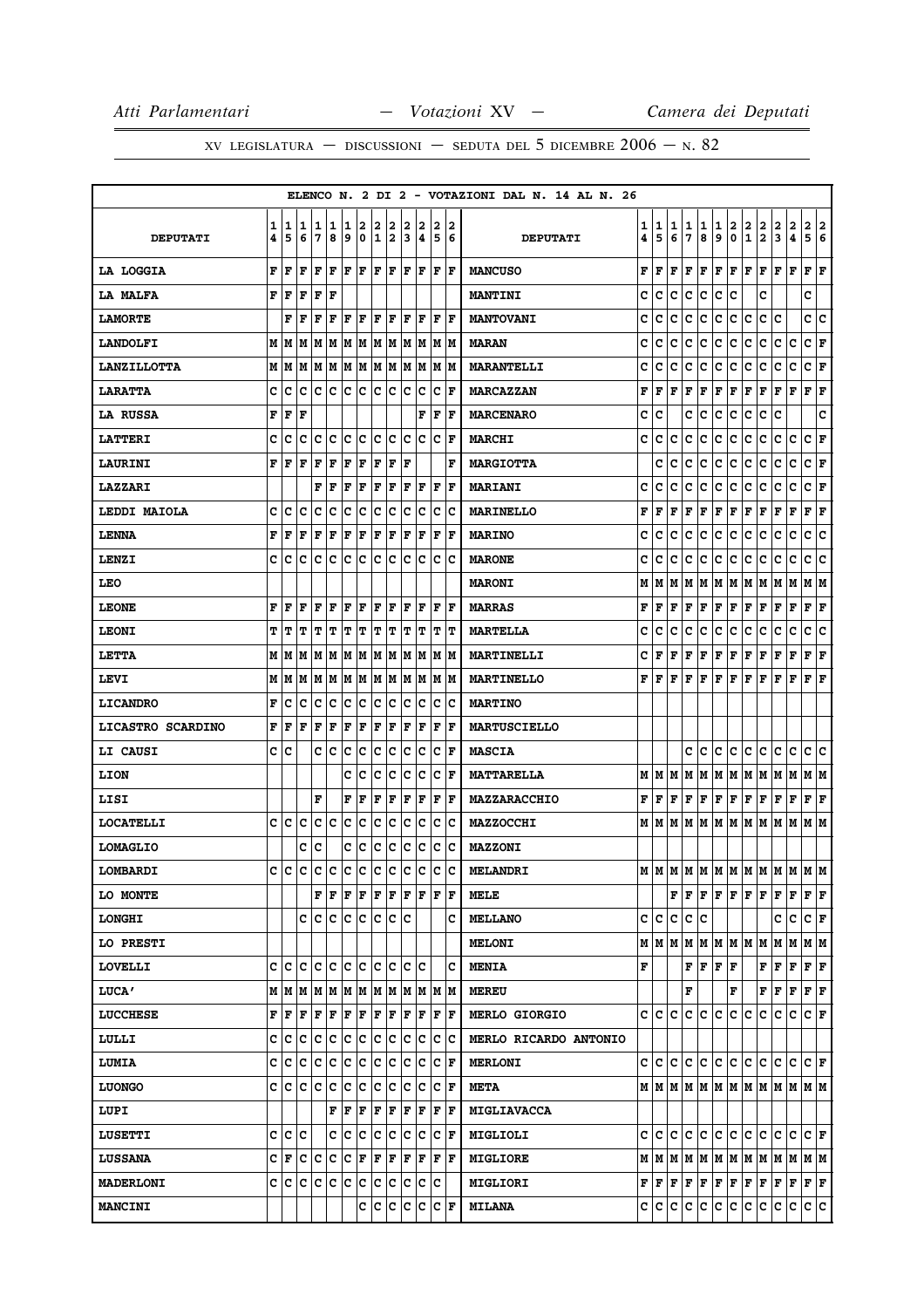|                         |        |        |        |        |        |        |        |                   |        |             |        |             |        | ELENCO N. 2 DI 2 - VOTAZIONI DAL N. 14 AL N. 26 |        |           |        |        |                                                                                                                  |                        |        |                                         |                                                                                                                                                   |        |                  |                                                                                        |        |
|-------------------------|--------|--------|--------|--------|--------|--------|--------|-------------------|--------|-------------|--------|-------------|--------|-------------------------------------------------|--------|-----------|--------|--------|------------------------------------------------------------------------------------------------------------------|------------------------|--------|-----------------------------------------|---------------------------------------------------------------------------------------------------------------------------------------------------|--------|------------------|----------------------------------------------------------------------------------------|--------|
| <b>DEPUTATI</b>         | 1<br>4 | 1<br>5 | 1<br>6 | 1<br>7 | 1<br>8 | 1<br>9 | 2<br>0 | 2<br>$\mathbf{1}$ | 2<br>2 | 2<br>3      | 2<br>4 | 2<br>5      | 2<br>6 | <b>DEPUTATI</b>                                 | 1<br>4 | 1<br>5    | 1<br>6 | 1<br>7 | 1<br>8                                                                                                           | 1<br>9                 | 2<br>0 | $\overline{\mathbf{2}}$<br>$\mathbf{1}$ | $\overline{\mathbf{2}}$<br>$\mathbf{2}$                                                                                                           | 2<br>3 | $\mathbf 2$<br>4 | $\mathbf{2}$<br>5                                                                      | 2<br>6 |
| <b>MILANATO</b>         | F      | F      | F      | F      | l F    | F      | F      | F                 | F      | $\mathbf F$ | F      | F           | F      | ORLANDO ANDREA                                  | c      | c         | c      | c      | c                                                                                                                | c                      | c      | c                                       | C                                                                                                                                                 | c      | c                | c                                                                                      | c      |
| <b>MINARDO</b>          | C      | F      | F      | F      | F      | l F    | F      | F                 | F      | l F         | F      | F           | l F    | ORLANDO LEOLUCA                                 |        |           |        | c      | c                                                                                                                | c                      | c      |                                         |                                                                                                                                                   | c      | c                | C F                                                                                    |        |
| <b>MINASSO</b>          | c      | F      | F      | F      | F      | F      | F      | F                 | F      | F           | F      | F           | l F    | <b>OSSORIO</b>                                  | c      | c         | c      | c      | c                                                                                                                | c                      | с      | с                                       | c                                                                                                                                                 | c      | с                | c                                                                                      | F      |
| MINNITI                 | М      | M      | M      | M      | M      | M      | M      | M M               |        |             | M M    |             | M  M   | <b>OTTONE</b>                                   | c      | c         | c      | с      | c                                                                                                                | с                      | c      | с                                       | c                                                                                                                                                 | с      | c                | C F                                                                                    |        |
| <b>MISIANI</b>          | c      | c      | c      | c      | c      | c      | c      | c                 | c      | c           | Iс     | с           | F      | PAGLIARINI                                      | М      | м         | М      | Μ      | M                                                                                                                |                        | M   M  | M                                       | M                                                                                                                                                 | M      | M                | M   M                                                                                  |        |
| MISITI                  | c      | c      | c      | c      | c      | c      | c      | с                 | с      | c           | Ιc     | с           | F      | PALMIERI                                        | F      | F         | F      | F      | F                                                                                                                | F                      | F      | F                                       | F                                                                                                                                                 | F      | F                | F                                                                                      | F      |
| <b>MISTRELLO DESTRO</b> | F      | F      | F      | F      |        | F      | F      | ΙF                | F      | F           | ΙF     | F           | F      | <b>PALOMBA</b>                                  | c      |           | c      | с      | с                                                                                                                | с                      | с      | c                                       |                                                                                                                                                   | c      | c                | c                                                                                      | Α      |
| <b>MISURACA</b>         | F      | F      | F      | F      | F      | F      | F      | F                 | F      | F           | F      | F           | l F    | <b>PALUMBO</b>                                  | F      | F         | F      | F      | F                                                                                                                | F                      | F      | F                                       | F                                                                                                                                                 | F      | F                | ${\bf F}$ ${\bf F}$                                                                    |        |
| <b>MOFFA</b>            | F      | F      | F      | F      | F      | F      | F      | F                 | F      | F           | l F    |             | F      | <b>PANIZ</b>                                    | F      | F         | F      | F      | F                                                                                                                | F                      | F      | F                                       | F                                                                                                                                                 | F      | F                | F                                                                                      | F      |
| <b>MONACO</b>           | М      | M      | M      | M      | M      | M      | M      | M                 | M      | М           | M      | M           | lМ     | PAOLETTI TANGHERONI                             | F      | F         | F      | F      |                                                                                                                  | F                      | ١F     | F                                       | l F                                                                                                                                               | lF.    | F                | F                                                                                      | F      |
| <b>MONDELLO</b>         | F      | F      | F      |        | F      | F      | F      | F                 | F      | F           | F      | F           | F      | <b>PAPINI</b>                                   | с      | с         | c      |        | с                                                                                                                | с                      | с      | с                                       | c                                                                                                                                                 |        |                  |                                                                                        | c      |
| <b>MONTANI</b>          | c      | F      | c      | c      | c      | c      | F      | ΙF                | F      | F           | F      | ΙF          | ΙF     | <b>PARISI</b>                                   | М      | м         | М      | М      | M                                                                                                                | М                      | M      | М                                       | M                                                                                                                                                 | MM     |                  | M                                                                                      | м      |
| <b>MORMINO</b>          |        |        |        |        | F      | F      | F      |                   | F      | l F         |        |             | F      | <b>PAROLI</b>                                   | F      | F         | F      | F      | F                                                                                                                | F                      | F      | F                                       | F                                                                                                                                                 | F      | F                | ${\bf F} \,   \, {\bf F}$                                                              |        |
| <b>MORONI</b>           |        | F      | F      | F      | F      | F      | F      | F                 | F      | F           | F      | $\mathbf F$ | l F    | <b>PATARINO</b>                                 |        |           |        | F      | F                                                                                                                | F                      | F      | F                                       | F                                                                                                                                                 | F      | F                | F                                                                                      | F      |
| <b>MORRI</b>            | c      | c      | c      | c      | c      | c      | c      | c                 | с      | c           | Ιc     | c           | ΙC     | PECORARO SCANIO                                 |        | M   M   M |        | M      | M                                                                                                                | M  M  M                |        |                                         | M M                                                                                                                                               |        | M                | M  M                                                                                   |        |
| <b>MORRONE</b>          | М      | M      | M      | M      | M      | M      | M      | M                 | M      | M           | M      | M           | lМ     | <b>PECORELLA</b>                                |        |           |        |        | F   F                                                                                                            | ${\bf F} \mid {\bf F}$ |        |                                         | F                                                                                                                                                 | Г      | F                | F                                                                                      | c      |
| <b>MOSELLA</b>          | c      | Iс     | c      | c      | c      | Ιc     | c      | lc.               | с      | c           | Ιc     | c           | l F    | <b>PEDICA</b>                                   | c      | c         | c      | c      | c                                                                                                                | с                      | c      | c                                       | с                                                                                                                                                 | с      | c                | c                                                                                      | ΙF     |
| <b>MOTTA</b>            | c      | c      | c      | c      | c      | c      | ∣c     | c                 | c      | c           | c      | c           | Ιc     | PEDRINI                                         |        |           |        |        |                                                                                                                  |                        |        |                                         |                                                                                                                                                   |        |                  |                                                                                        |        |
| <b>MUNGO</b>            | c      | c      | c      | c      | c      | c      | c      | c                 | с      | c           | Ιc     | c           | Iс     | PEDRIZZI                                        | F      | F         | F      | F      | F                                                                                                                | F                      | F      | F                                       | F                                                                                                                                                 | F      | F                | F                                                                                      | F      |
| <b>MURA</b>             | c      | с      | с      | c      | c      | c      | c      | c                 | c      |             | c      | c           | F      | PEDULLI                                         | c      | с         | с      | с      | c                                                                                                                | с                      | c      | с                                       | c                                                                                                                                                 | с      | с                | C F                                                                                    |        |
| <b>MURGIA</b>           |        |        |        |        |        |        |        |                   |        |             |        |             |        | <b>PEGOLO</b>                                   | c      | с         | с      | c      | c                                                                                                                | c                      | с      | c                                       | c                                                                                                                                                 | c      | c                | c                                                                                      | F      |
| <b>MUSI</b>             | C      | C      | C      | c      | lc     | lc.    | c      | C                 | lc     | $\mathbf c$ | Iс     | c           | ١c     | <b>PELINO</b>                                   | F      | F         | F      | F      |                                                                                                                  | F                      | F      | $\rm\bf  F $                            | F F                                                                                                                                               |        | F                | F                                                                                      | F      |
| <b>MUSSI</b>            | М      | M      | M      | M      | M      | M      | M      | M M               |        | M           | M      |             | M  M   | <b>PELLEGRINO</b>                               | c      | с         | с      | c      | с                                                                                                                | с                      | с      | с                                       | с                                                                                                                                                 | c      | с                | с                                                                                      | ١A     |
| <b>NACCARATO</b>        | c      | с      | c      | Iс     | Iс     | Ιc     | c      | lc.               | Ιc     | c           | Ιc     | c           | ΙC     | PEPE ANTONIO                                    | F      | l F       | F      | F      | F                                                                                                                | F                      | F      | F                                       | F                                                                                                                                                 | F      | F                | F                                                                                      | F      |
| NAN                     |        |        |        |        |        | F      | F      | F                 | F      | F           | F      | F           | F      | <b>PEPE MARIO</b>                               |        |           |        | F      | F                                                                                                                |                        | F      | F                                       | F                                                                                                                                                 | F      | F                | $ {\bf F}  {\bf F}$                                                                    |        |
| <b>NANNICINI</b>        | c      | Iс     | lc.    | lc.    | c      | lc.    | lc.    | lc.               | lc.    | lc.         | lc.    | c           | F      | <b>PERETTI</b>                                  | F      | l F       | F      | F      | F                                                                                                                | F                      | F      | F                                       | F                                                                                                                                                 |        | F                | F                                                                                      | F      |
| <b>NAPOLETANO</b>       | c      | с      | c      | c      | c      | IC.    | c      | c                 | c      | c           | Ιc     | c           | Ιc     | <b>PERINA</b>                                   |        | FF        | F      |        | F                                                                                                                |                        |        | F F F                                   |                                                                                                                                                   |        |                  | ${\bf F}$ $\bf  F$ $\bf  F$                                                            |        |
| NAPOLI ANGELA           | F      | F      | F      | F      | F      | F      | F      | F                 | F      | l F         | F      | l F         | lF.    | <b>PERTOLDI</b>                                 | c      | c         | c      | c      | c.                                                                                                               | c                      | c.     | c                                       | c.                                                                                                                                                | c      | c                | c c                                                                                    |        |
| NAPOLI OSVALDO          | F      | lF     | l F    | F      | F      | F      | F      | F                 | F      | F           | F      | $\mathbf F$ | ١F     | <b>PERUGIA</b>                                  | c      | lc.       | c      | c.     | c                                                                                                                |                        | c c    | c                                       | c.                                                                                                                                                | c      | c                | c c                                                                                    |        |
| <b>NARDI</b>            |        |        | F      | F      | F      | F      |        |                   |        |             | F      | F           | ١F     | <b>PESCANTE</b>                                 |        |           |        |        | $\mathbf{F} \left  \mathbf{F} \right  \mathbf{F} \left  \mathbf{F} \right  \mathbf{F} \left  \mathbf{F} \right.$ |                        |        |                                         |                                                                                                                                                   |        |                  | F F F F F F                                                                            |        |
| <b>NARDUCCI</b>         | C      | Iс     | c      | Iс     | Iс     | lc.    | lc.    | lc.               | Iс     | lc.         | lc.    | c           | lF.    | PETTINARI                                       | c      | c         | c      | c      | c                                                                                                                |                        | c c    | lc.                                     | c                                                                                                                                                 | с      | c                | c Ic                                                                                   |        |
| <b>NERI</b>             |        |        |        |        |        |        |        |                   |        |             |        |             |        | <b>PEZZELLA</b>                                 |        |           |        |        |                                                                                                                  |                        |        |                                         |                                                                                                                                                   |        |                  |                                                                                        |        |
| <b>NESPOLI</b>          |        | F      | F      | F      | l F    | F      | l F    | l F               | F      | ΙF          | F      | F           | lF.    | PIAZZA ANGELO                                   |        |           |        |        |                                                                                                                  |                        |        |                                         |                                                                                                                                                   |        |                  |                                                                                        |        |
| <b>NICCHI</b>           | c      | c      | ∣c     | c      | c      | lc.    | ∣c     | c                 | ∣c     | c           | ∣c     | IС          | F      | PIAZZA CAMILLO                                  |        |           |        |        |                                                                                                                  | c c c                  |        | c c                                     |                                                                                                                                                   | c.     |                  | C C A                                                                                  |        |
| <b>NICCO</b>            |        |        | c      | Iс     | lc.    | lc.    | c      | c                 | lc     | c           | Iс     | lc.         | lc     | <b>PICANO</b>                                   |        | c c       | c      | c      | c                                                                                                                |                        | c c    | c c                                     |                                                                                                                                                   | c c    |                  | C F                                                                                    |        |
| <b>NUCARA</b>           |        |        |        |        |        |        |        |                   |        |             |        |             |        | <b>PICCHI</b>                                   |        |           |        |        |                                                                                                                  |                        |        |                                         | $\mathbf{F} \,   \, \mathbf{F} \,   \, \mathbf{F} \,   \, \mathbf{F} \,   \, \mathbf{F} \,   \, \mathbf{F} \,   \, \mathbf{F} \,   \, \mathbf{F}$ |        |                  | F F                                                                                    |        |
| <b>OLIVA</b>            |        |        |        | MMMFF  |        |        |        |                   |        |             |        |             |        | PIGNATARO FERDINANDO.                           |        | c c c     |        |        | c c                                                                                                              |                        | c c    | c c                                     |                                                                                                                                                   | c c    |                  | c c                                                                                    |        |
| <b>OLIVERIO</b>         | C      | c      | c      | c c    |        |        | c      | c                 | c      | c           | Ιc     | c           | ١F     | PIGNATARO ROCCO                                 |        |           |        |        |                                                                                                                  |                        |        |                                         |                                                                                                                                                   |        |                  |                                                                                        |        |
| <b>OLIVIERI</b>         | c      | c c    |        | c c    |        |        | C      | c                 | c      |             | c c    | c c         |        | PILI                                            |        |           |        |        |                                                                                                                  |                        |        |                                         |                                                                                                                                                   |        |                  | ${\bf F}[{\bf F}[{\bf F}] {\bf F}[{\bf F}] {\bf F}[{\bf F}] {\bf F}[{\bf F}] {\bf F}]$ |        |
| OPPI                    |        |        |        |        |        | F      | F      | F                 | F      | F           | F      | F           | ١F     | PINI                                            |        | C F F     |        |        | $ {\bf C}\>  {\bf A}\>$                                                                                          |                        |        |                                         |                                                                                                                                                   |        |                  | C C F F F F                                                                            |        |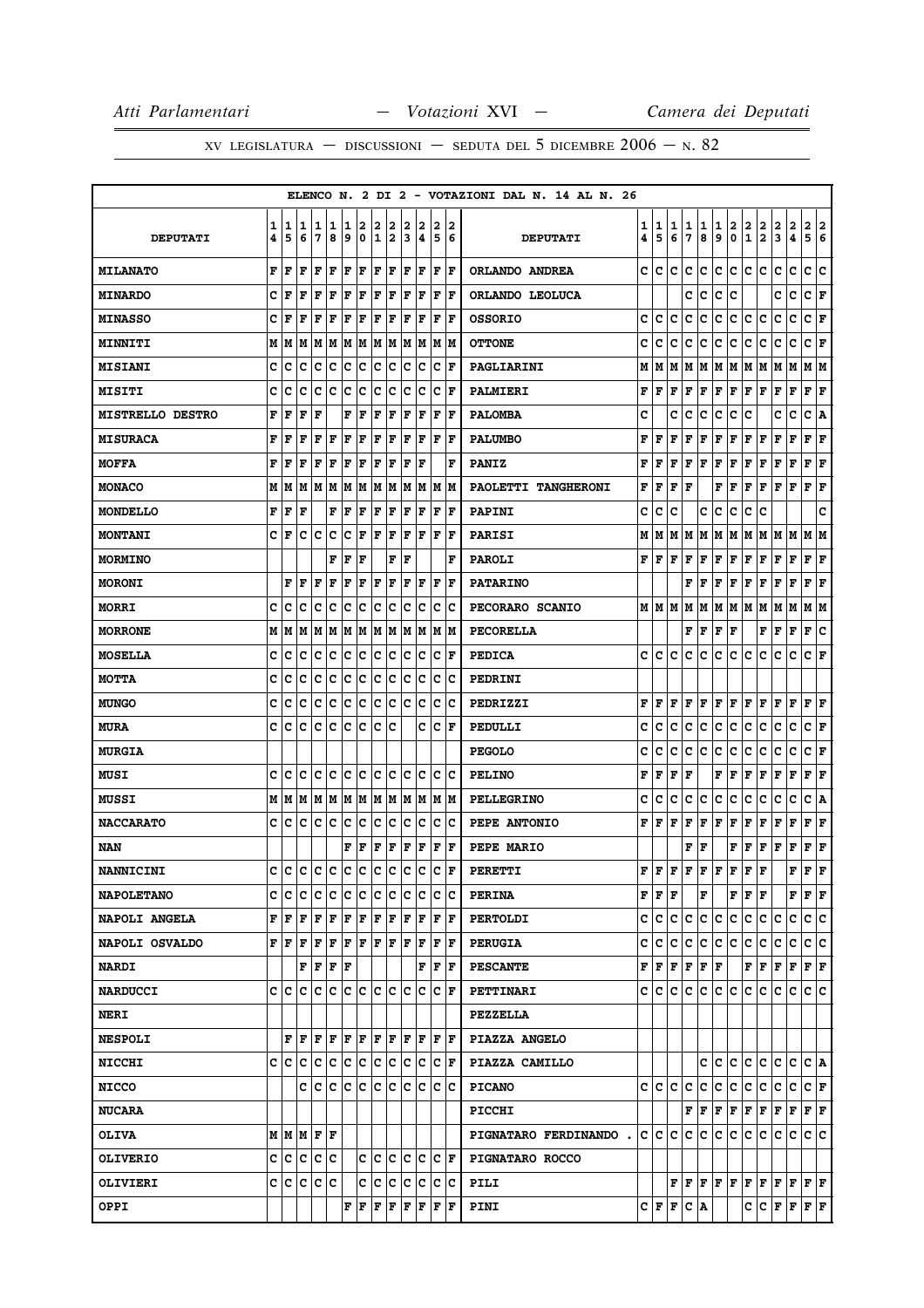|                      |        |                           |        |        |        |        |                  |        |        |        |        |                      |                      | ELENCO N. 2 DI 2 - VOTAZIONI DAL N. 14 AL N. 26 |        |              |        |             |        |             |           |                   |                               |        |                     |                        |        |
|----------------------|--------|---------------------------|--------|--------|--------|--------|------------------|--------|--------|--------|--------|----------------------|----------------------|-------------------------------------------------|--------|--------------|--------|-------------|--------|-------------|-----------|-------------------|-------------------------------|--------|---------------------|------------------------|--------|
| <b>DEPUTATI</b>      | 1<br>4 | 1<br>5                    | 1<br>6 | 1<br>7 | 1<br>8 | 1<br>9 | 2<br>$\mathbf 0$ | 2<br>1 | 2<br>2 | 2<br>3 | 2<br>4 | 2<br>5               | 2<br>6               | <b>DEPUTATI</b>                                 | 1<br>4 | 1<br>5       | 1<br>6 | 1<br>7      | 1<br>8 | 1<br>9      | 2<br>0    | 2<br>$\mathbf{1}$ | 2<br>$\overline{\mathbf{2}}$  | 2<br>3 | $\overline{a}$<br>4 | 2<br>5                 | 2<br>6 |
| <b>PINOTTI</b>       | М      | lм                        | M      |        |        |        | M  M  M  M  M  M |        |        |        | M M    | M M                  |                      | <b>RONCONI</b>                                  |        |              |        | F           | F      | F           | F         |                   |                               | F      | F                   | F                      | F      |
| <b>PIRO</b>          | М      | M                         | M      | M M    |        |        | MM               |        | M M    | M      | M      |                      | M  M                 | <b>ROSITANI</b>                                 |        |              |        |             | F      | F           |           | F                 | F                             | F      | F                   | F                      | F      |
| <b>PISACANE</b>      | c      | c                         |        | c      |        | c      | c                | c      | с      | c      | c      | c                    | l F                  | ROSSI LUCIANO                                   | F      | l F          | F      | F           | F      | F           | F         | F                 | F                             | F      | $\mathbf F$         | F                      | ΙF     |
| <b>PISCITELLO</b>    | М      | M                         | lМ     | MM     |        | M      | M                | M      | M      | M      | M      | М                    | IМ                   | ROSSI NICOLA                                    | c      | c            | c      | c           | c      | c           | c         | c                 | c                             | c      | c                   | c                      | lc.    |
| <b>PISICCHIO</b>     | M      | M                         | M      | M      | M      | M      | M                | M      | M      | M      | M      | lм                   | M                    | ROSSI GASPARRINI                                |        |              |        |             |        |             |           |                   |                               |        |                     |                        |        |
| <b>PIZZOLANTE</b>    | F      | F                         | l F    | F      | F      | F      | F                | F      | F      | F      | F      | F                    | F                    | <b>ROSSO</b>                                    | F      | l F          | F      | F           | F      | F           | F         | F                 | F                             | F      |                     | ${\bf F} \mid {\bf F}$ |        |
| <b>POLETTI</b>       | C      | C                         | C      | c      | C      | c      | C                | C      | c      | C      | c      | lc                   | F                    | <b>ROTONDO</b>                                  | C      | c            | C      | C           | c      | c           | c         | c                 | C                             | c      | c                   | C F                    |        |
| <b>POLLASTRINI</b>   | М      | M                         | M      | M      | M      | lМ     | M                | M      | M      | M      | M      | М                    | M                    | <b>RUGGERI</b>                                  | C      | c            | c      | c           | с      | с           | c         | с                 | c                             | c      | c                   | c                      | lc.    |
| <b>PONZO</b>         | F      | lF                        |        |        |        |        |                  | F      | F      | F      | F      | F                    | l F                  | <b>RUGGHIA</b>                                  | c      | c            | c      | c           | c      | c           | c         | c                 | c                             |        | с                   | c                      | ∣c     |
| <b>PORCU</b>         |        |                           |        | F      | l F    | ΙF     | F                | F      | F      | F      | F      | F                    | F                    | <b>RUSCONI</b>                                  | c      | c            | c      | c           | с      | c           | c         | с                 | c                             | c      | c                   | c                      | lc.    |
| <b>PORETTI</b>       | c      | Iс                        |        | c      | c      | c      | c                |        |        | c      |        | с                    | Iс                   | <b>RUSSO FRANCO</b>                             | c      | c            | c      | c           | c      | c           | c         | c                 | c                             | с      | c                   | C F                    |        |
| <b>PORFIDIA</b>      | C      | c                         | c      | c      | c      | c      | ∣c               | c      | c      | c      | c      | c                    | l F                  | <b>RUSSO PAOLO</b>                              | F      | F            | F      | F           | F      | F           | F         | F                 | F                             | F      | F                   | F                      | ΙF     |
| <b>POTTINO</b>       | C      | F                         | C      | C      | C      | c      | F                | F      | F      | F      | F      | F                    | l F                  | <b>RUTA</b>                                     | c      | c            | c      | c           | с      | c           | c         |                   |                               | c      | c                   | c                      |        |
| <b>PRESTIGIACOMO</b> | F      | F                         | F      | F      | F      | F      | F                | l F    | F      | l F    | F      | l F                  | l F                  | <b>RUTELLI</b>                                  | М      | м            | M      | М           | M      | M           | M   M   M |                   |                               | M M    |                     | M  M                   |        |
| <b>PREVITI</b>       |        |                           |        |        |        |        |                  |        |        |        |        |                      |                      | <b>RUVOLO</b>                                   | F      | F            | F      | F           | F      | F           | F         | F                 | F                             |        |                     | F                      | F      |
| <b>PRODI</b>         | М      | M                         | M      | М      | M      | M      | M                | M  M   |        | M      | M      |                      | M  M                 | <b>SAGLIA</b>                                   | F      | F            | F      | $\mathbf F$ | F      | $\mathbf F$ | F         | F                 | F                             | F      | F                   | F                      | lF     |
| PROIETTI COSIMI      | F      | F                         | F      | F      | F      | F      | F                |        |        | F      | F      | l F                  | l F                  | <b>SALERNO</b>                                  | F      | $\mathbf{F}$ | F      |             | F      | F           | F         |                   |                               |        |                     | F                      | F      |
| <b>PROVERA</b>       | c      | c                         | c      | c      | c      | c      | c                | c      | c      | c      | c      | c                    | Iс                   | <b>SAMPERI</b>                                  | c      | c            | c      | c           | с      | c           | c         | с                 | c                             | c      | c                   | c                      | lc.    |
| <b>QUARTIANI</b>     | c      | c                         | c      | C      | C      | C      | c                | c      | c      | c      | c      | c                    | l F                  | <b>SANGA</b>                                    | c      | c            | c      | c           | с      | c           | с         | c                 | c                             | c      | с                   | c                      | c      |
| <b>RAISI</b>         | C      | l F                       |        | F      | l F    | F      | l F              | l F    | F      | l F    | F      | F                    | lF                   | <b>SANNA</b>                                    | c      | c            | c      | C           | c      | $\mathbf c$ | c         | c                 | c                             | c      | c                   | c                      | F      |
| <b>RAITI</b>         |        |                           | c      | Iс     | c      | Ιc     |                  | c      |        |        | c      |                      |                      | <b>SANTAGATA</b>                                | М      | M            | lМ     | М           | M      | M M         |           | M                 | M                             | M      | M                   | MM                     |        |
| <b>RAMPELLI</b>      |        |                           |        |        |        |        |                  | F      | F      | F      | F      | F                    | l F                  | <b>SANTELLI</b>                                 |        |              |        | F           | F      | F           | F         |                   | F                             | F      | F                   | F                      | F      |
| <b>RAMPI</b>         | c      | c                         | lc     | c      | Ιc     | c      | c                | c      | c      | c      | c      | c                    | l F                  | <b>SANZA</b>                                    | F      | l F          | l F    | $\mathbf F$ | F      | $\mathbf F$ | F         | F                 | l F                           |        | F                   | F                      | lF.    |
| <b>RANIERI</b>       |        | мM                        | M      | M      | M      | M      | M                | M      | M      | M      | M      | М                    | M                    | <b>SASSO</b>                                    | М      | M            | M      | M           | M      | M           | M         | M                 | M                             | M      | M                   | M  M                   |        |
| <b>RAO</b>           |        |                           | F      | F      | F      | F      | F                | F      | F      | F      | F      | F                    | F                    | <b>SATTA</b>                                    | c      | с            | c      | с           | c      | с           | c         | с                 | c                             | c      | c                   | C F                    |        |
| <b>RAVETTO</b>       | F      | F                         | l F    | F      | F      | F      | F                | F      | F      | F      | F      | l F                  | ΙF                   | <b>SCAJOLA</b>                                  | М      |              |        |             |        |             |           |                   | M   M   M   M   M   M   M   M |        | M                   | M M                    |        |
| <b>RAZZI</b>         | c      | lc.                       | lc.    | lc.    | c      | lc.    | c                | lc.    | c      | lc.    | c      |                      | F                    | <b>SCALIA</b>                                   |        |              |        |             |        |             |           |                   |                               |        |                     |                        |        |
| <b>REALACCI</b>      | C      | c c                       |        | c c    |        | c c    |                  | c c    |        |        | c      |                      | $ {\bf C}  {\bf F} $ | <b>SCHIETROMA</b>                               | c      | IC.          | c      | c           | lc.    | c c         |           | c.                | lc.                           | с      | lc.                 | CF                     |        |
| <b>REINA</b>         |        | м ім ім                   |        | M      | M      | M      | M                | M      | M      | M      | M      |                      | M  M                 | <b>SCHIRRU</b>                                  | c      | lc.          | lc.    | c           | lc.    | c           | c         | lc.               | lc.                           | с      | c                   | C F                    |        |
| RICCI ANDREA         |        | c c c                     |        | c c    |        |        | c c              | c      | c      | lc.    | c      | c.                   | ΙC                   | <b>SCOTTO</b>                                   | c      | c            | c      | c           | c      | c.          | c         | c.                | c                             | lc.    | lc.                 | c c                    |        |
| <b>RICCI MARIO</b>   | c      | c                         | lc.    | с      | Iс     | lC.    | c                | c      | c      | c      | c      | c                    | Ιc                   | <b>SERENI</b>                                   | c      | с            | с      | c           | IС     | c           | c         | c                 | c                             | c      | с                   | C F                    |        |
| <b>RICEVUTO</b>      |        |                           |        |        |        |        |                  |        |        |        |        |                      |                      | <b>SERVODIO</b>                                 | с      | C.           | c      | c           | c      | c           | c         | c.                | c                             | c      | c                   | C F                    |        |
| <b>RIGONI</b>        | М      | M                         | lм     |        | M M    |        | M M              | lm Im  |        | lм     | M      |                      | lm Im                | <b>SGOBIO</b>                                   | c      | IC.          | c      | c           | c      | c.          | c.        | c.                | lc.                           | c      | c                   | c c                    |        |
| <b>RIVOLTA</b>       |        | $\mathbf{F}   \mathbf{F}$ |        | F F    |        | F F    |                  | F F    |        |        | F F    | $ {\bf F}  {\bf F} $ |                      | SILIQUINI                                       |        |              |        |             |        |             |           |                   |                               |        |                     |                        |        |
| <b>ROCCHI</b>        | c      | c c                       |        | c c    |        | c      | c                | c      | c      | lc.    | lc.    | lc Ic                |                      | <b>SIMEONI</b>                                  |        | FF           | l F    | F           | F      | F F         |           |                   | $F$ $F$ $F$                   |        |                     | FF                     |        |
| <b>ROMAGNOLI</b>     |        |                           |        |        |        |        |                  |        |        |        |        |                      |                      | <b>SINISCALCHI</b>                              |        | c  c         | lc.    | $\mathbf c$ | c      | c.          | c         | c.                | c                             | c.     | lc.                 | c c                    |        |
| <b>ROMANI</b>        |        | F F F                     |        | F F    |        |        | F F              | F F    |        | F      | lF.    | $ {\bf F}  {\bf F} $ |                      | <b>SIRCANA</b>                                  |        |              |        | c c         | c      | c.          | c         | c.                | c                             | c c    |                     | $ {\bf C}  {\bf F} $   |        |
| <b>ROMANO</b>        |        |                           | F      | F      | F      | F      | F                | F      | F      | F      | F      | F                    | lF.                  | <b>SMERIGLIO</b>                                | c      | Iс           | c      | с           | c      | с           | c         | c                 | c                             | c      | c                   | c c                    |        |
| <b>ROMELE</b>        |        | FF                        | F      | F      | F      | F      | F                | F      | F      | F      | F      |                      | F  F                 | SOFFRITTI                                       |        | c c          | c.     | lc.         | c      | c           | c.        | lc.               | с                             | c      | lc.                 | c c                    |        |
| <b>RONCHI</b>        |        |                           |        |        |        |        |                  |        |        |        |        |                      |                      | <b>SORO</b>                                     |        |              |        |             |        |             |           |                   |                               |        |                     |                        |        |